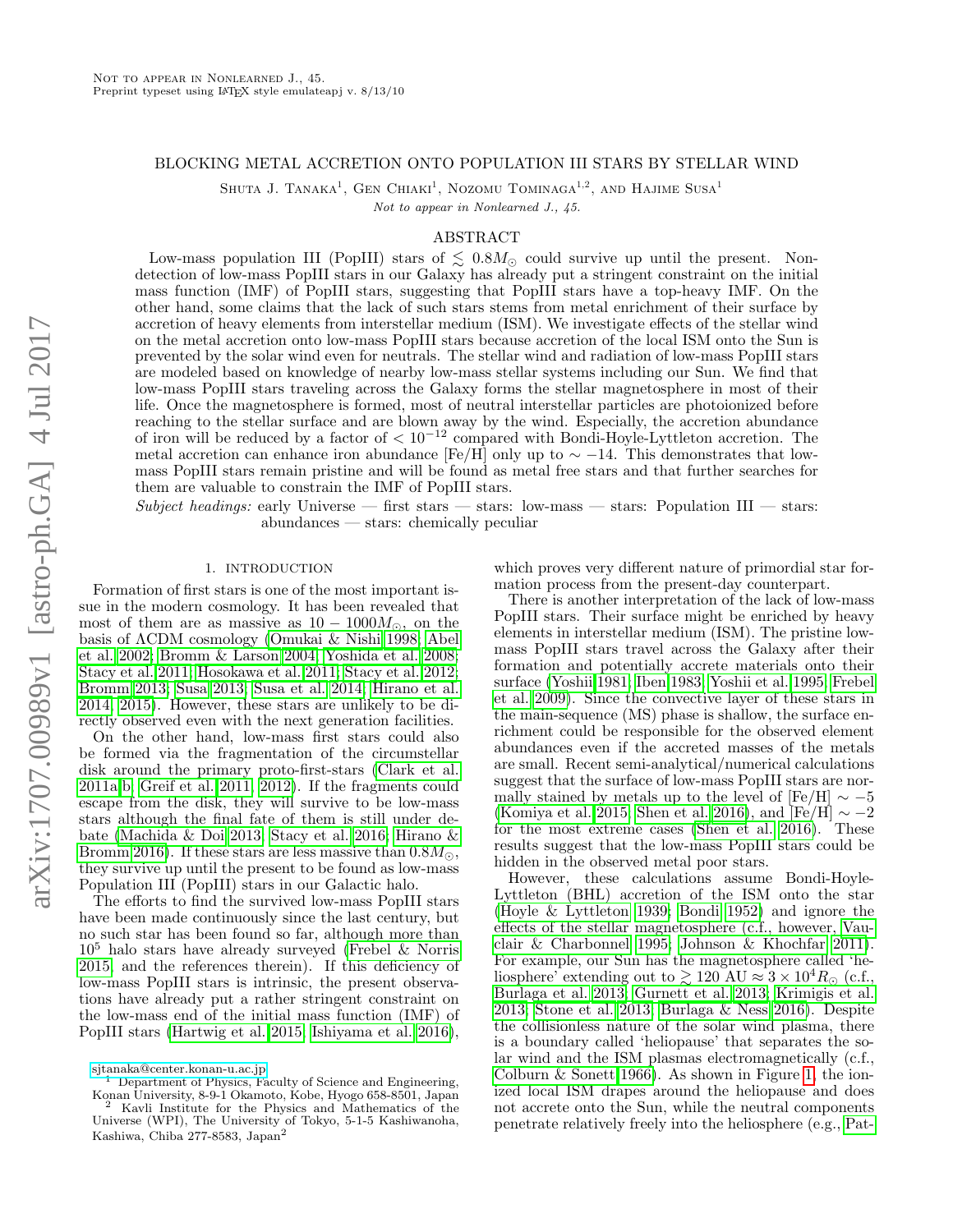[terson et al. 1963\)](#page-10-28).

Actually, neutral hydrogen, helium and even heavier elements originated from the local ISM have been observed around the Earth's orbit  $r_{\rm E} = 1$  AU (e.g., [Bertaux](#page-9-2)  $&$  Blamont 1971; Weller  $&$  Meier 1974; Möbius et al. [2009\)](#page-10-29). However, it is known that the abundance ratio at  $r_{\rm E}$  is totally different from that of the original local ISM [\(Bochsler et al. 2012\)](#page-9-3) because the solar radiation field and solar wind ionize the neutrals, and the efficiency of the ionization processes depends on elements (c.f., [Ax](#page-9-4)[ford 1972\)](#page-9-4). For example, neutral helium penetrates more deeply inside the heliosphere ( $\sim$  0.3 AU) than neutral hydrogen (∼ AU) because of the higher ionization potential of helium than that of hydrogen.

Once the 'originally neutral' interstellar particles are ionized inside the heliosphere, their behavior is rather complicated. However, these ions are immediately trapped by the magnetic field frozen into the solar wind, i.e., they are blown away from the Sun rather than accrete onto it (c.f., [Wu & Davidson 1972;](#page-11-9) [Vasyliunas &](#page-11-10) [Siscoe 1976;](#page-11-10) [Isenberg 1986;](#page-10-30) [Lee & Ip 1987\)](#page-10-31). In the heliosphere, these ions have been directly observed as 'pickup ions' (e.g, Möbius et al. 1985; [Gloeckler et al. 1993\)](#page-10-33) and as anomalous cosmic-rays (e.g., [Garcia-Munoz et al.](#page-10-34) [1973;](#page-10-34) [Fisk et al. 1974\)](#page-10-35).

The existence of the heliosphere prevents the simple BHL accretion of the neutral ISM particles onto the Sun. We extend this discussion to low-mass PopIII stars. Accretion of heavy elements from the ISM onto PopIII stars is not so simple as in the previous studies.

In this paper, we examine the accretion rate of heavy elements onto low-mass PopIII stars, taking special care of the wind from the star and the ionization of the neutrals in the ISM. In Section [2,](#page-1-1) we model the wind of lowmass PopIII stars and the surrounding ISM, and study the condition in order to form the magnetosphere around the stars. In Section [3,](#page-4-0) we investigate photoionization of the neutral ISM by the stellar radiation, and obtain the fraction which attains to the stellar surface. Discussions for further studies are made in Section [4](#page-8-0) and we conclude this paper in Section [5.](#page-9-5) Throughout this paper, the steady and spherically symmetric wind zone is assumed, although we take into account the variations of stellar wind and the surrounding ISM parameters.

#### <span id="page-1-1"></span>2. FORMATION OF MAGNETOSPHERE BY STELLAR WIND

We consider a star moving through the ISM of a density  $n_{\rm ISM}$  with a relative velocity of  $v_{\rm rel}$ . The interaction between the stellar wind and the ISM forms at least three thermodynamically distinct regions (Figure [1\)](#page-1-0): (i) the cold supersonic stellar wind, (ii) the hot subsonic stellar wind (shocked stellar wind), and (iii) the surrounding ISM. The regions (i) and (ii) are separated by the termination shock, whose radius is  $R_{\text{TS}}$ , and the regions (ii) and (iii) are separated by the contact discontinuity. If  $v_{rel}$ exceeds the sound velocity of the ISM, the bow shock is formed (dashed line). This hydrodynamical picture is mediated by the magnetic field and then the neutral components of the ISM can cross the boundaries.

Before discussing the fate of the neutral interstellar particles (NISPs) penetrating into the magnetosphere (the region (i)), we should study whether the magnetosphere is formed around the low-mass PopIII stars or



<span id="page-1-0"></span>Fig. 1.— Schematic picture of a stellar magnetosphere. We consider a star moving through the ISM of a density  $n_{\rm ISM}$  with a relative velocity of  $v_{\text{rel}}$ . The interaction between the stellar wind and the ISM forms at least three thermodynamically distinct regions (i)  $-$  (iii). The region immediately around the star is the supersonic wind zone and is assumed to be almost spherical (region (i)). The wind is shocked and the hot subsonic wind zone is formed (region (ii)). These red region is made of plasma supplied from the central star, while the blue region is made of the ISM plasma (region (iii)). The contact surface between these different plasma is called heliopause in the case of the Sun. The ionized particles do not across the contact surface, while the neutral interstellar particles can penetrate into the magnetosphere.

not. If the stellar wind is not strong enough, the ISM accretion flow shrinks the magnetosphere, reachs the stellar surface and enrichs it with heavy elements. Based on the model described in Section [2.1,](#page-1-2) we estimate critical ISM densities to shrink the magnetosphere against the stellar wind in Section [2.2.](#page-3-0)

# 2.1. Model

## 2.1.1. Low-mass PopIII Stars

<span id="page-1-3"></span><span id="page-1-2"></span>We study low-mass PopIII stars whose mass is  $M_{\star} \leq$  $0.7 M_{\odot}$  because they are in the MS phase during the cosmic history. The stellar models are adopted from [Marigo et al.](#page-10-36) [\(2001\)](#page-10-36) for 0.7  $M_{\odot}$  zero-metallicity star  $(Z = 0)$ , while, for the stars of smaller masses, we adopt  $Z = 0.0004$  stars from [Girardi et al.](#page-10-37) [\(2000\)](#page-10-37). Figure [2](#page-2-0) shows the key stellar parameters used in this paper; effective temperature  $T_{\text{eff}}$ , stellar radius  $R_{\star}$ , and the Kepler frequency  $\Omega_{K\star} \equiv \sqrt{GM_{\star}/R_{\star}^3}$ , where G is the gravitational constant. The two lines of 0.7  $M_{\odot}$  stars with different metallicities are fairly close to each other so that we also call the  $Z = 0.0004$  stars as low-mass PopIII stars below.

Although the stellar parameters slightly change with time, we take the zero-age-main-sequence (ZAMS) values as the fiducial values.  $0.8 M_{\odot}$  stars from [Marigo et al.](#page-10-36) [\(2001\)](#page-10-36) are also marginally in the MS phase at an age of 13.8 Gyr but  $R_{\star}$  at 13.8 Gyr is about an order of magnitude larger than that at ZAMS phase. We do not show the result for 0.8  $M_{\odot}$  PopIII stars in this paper, but it is easy to extend the present study to the heavier mass of  $> 0.8$   $M_{\odot}$  and also other stellar models. Generally, the metal accretion onto stars are more difficult for more massive stars.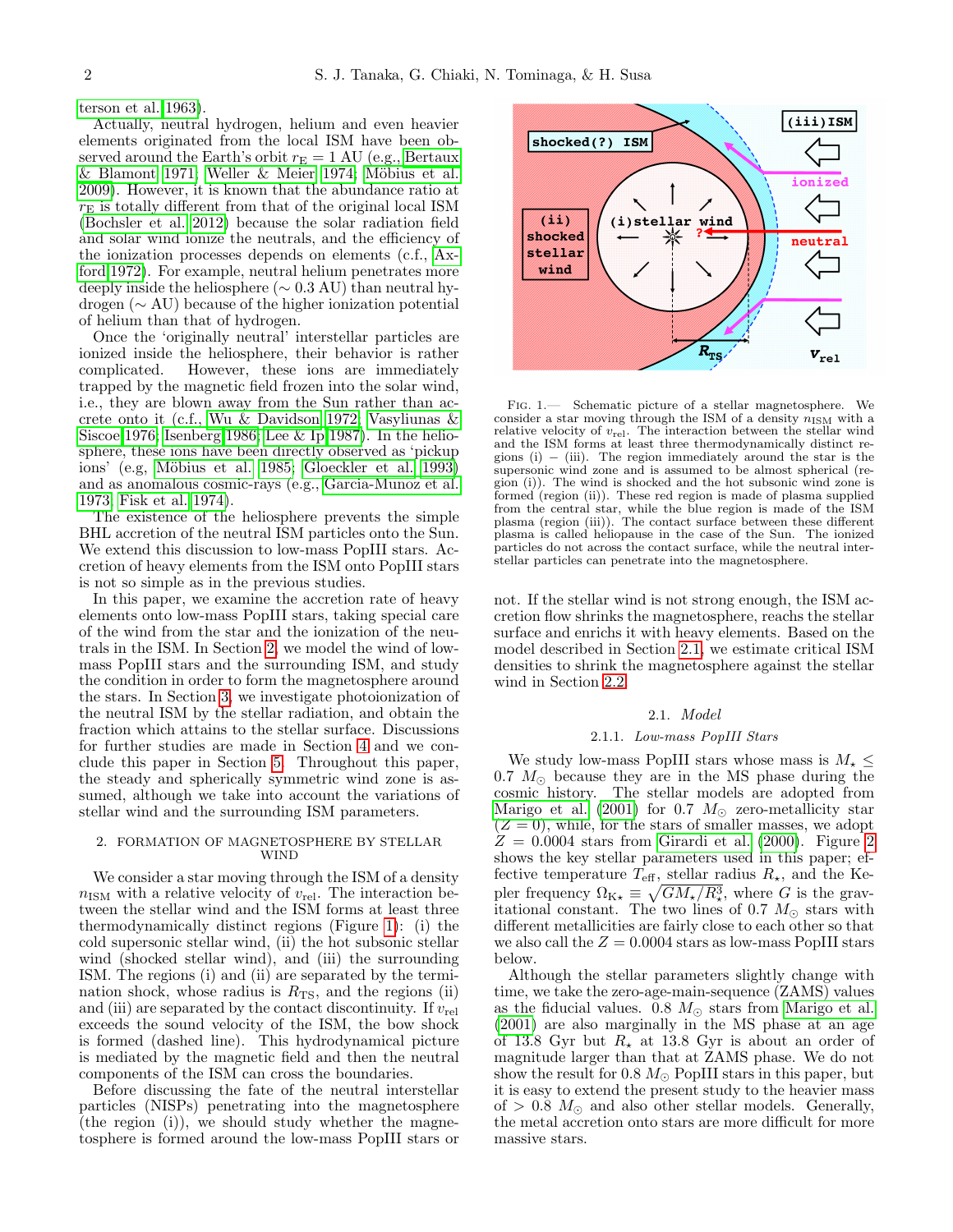

<span id="page-2-0"></span>FIG. 2.— Evolution of effective temperature  $T_{\text{eff}}$  (top panel), stellar radius  $R_{\star}$  (middle panel) and the Kepler frequency at the stellar surface  $\Omega_{\rm K\star}$  (bottom panel) for different masses, 0.7 (red), 0.6 (blue), 0.4 (green) and 0.2  $M_{\odot}$  (yellow). Red solid line is taken from [Marigo et al.](#page-10-36) [\(2001\)](#page-10-36) for 0.7  $M_{\odot}$  zero-metallicity star ( $Z = 0$ : solid lines), while dashed lines are  $Z = 0.0004$  stars taken from [Girardi et al.](#page-10-37) [\(2000\)](#page-10-37). However, the evolution of both  $T_{\text{eff}}$ ,  $R_{\star}$ and  $\Omega_{K\star}$  is almost identical for  $Z = 0$  (red solid) and 0.0004 (red dashed) for the case of 0.7  $M_{\odot}$ . The values of our Sun are shown in grey lines for example. The shaded region is the age larger than the universe (13.8 Gyr) and the life-time of the star of  $\geq 0.8M_{\odot}$  is less than the age of the universe.

## 2.1.2. Stellar Wind

We apply the stellar wind model of low-mass MS stars to low-mass PopIII stars. However, in contrast to the radiation driven wind from high-mass MS stars, the wind acceleration mechanism for low-mass MS stars is not fully understood, while some possible models are suggested (e.g., [Suzuki & Inutsuka 2005;](#page-11-11) [Matsumoto & Suzuki](#page-10-38) [2014;](#page-10-38) [van Ballegooijen & Asgari-Targhi 2016\)](#page-11-12). Although a direct detection of the stellar wind from low-mass MS stars has not been made, evolution of the stellar rotation period (e.g., [Barnes 2003;](#page-9-6) [Bouvier et al. 2014;](#page-9-7) [Matt](#page-10-39) [et al. 2015\)](#page-10-39) and also some indirect evidences of the stellar wind (e.g., [Gaidos et al. 2000;](#page-10-40) [Kislyakova et al. 2014;](#page-10-41) [Wood et al. 2014\)](#page-11-13) indicate that they have a magnetized wind which extracts their angular momentum (c.f., [We](#page-11-14)[ber & Davis 1967\)](#page-11-14).

In this paper, we impose that all the low-mass PopIII stars have a simple steady spherical stellar wind whose density and velocity profiles are

<span id="page-2-1"></span>
$$
n_{\rm sw}(r) = n_{\rm sw\star} \left(\frac{r}{R_{\star}}\right)^{-2}, \quad v_{\rm sw}(r) = v_{\rm sw\star}, \tag{1}
$$

respectively (e.g., [Talbot & Newman 1977\)](#page-11-15). Equation  $(1)$ approximately describes the thermal driven supersonic outflow beyond the sonic point [\(Parker 1958\)](#page-10-42). In the case of the solar wind, the normalizations  $(n_{\text{sw}\star}, v_{\text{sw}\star})$ of Equation [\(1\)](#page-2-1) are obtained from the observed values at the Earth's orbit. Although, in addition to the timevariabilities, the significant heliolatitude structure of the solar wind is known (e.g., [Phillips et al. 1995;](#page-10-43) Sokół et al. [2013\)](#page-10-44), we adopt the value of the slow wind,  $n_{sw}(r_{E}) =$  $5 \text{ cm}^{-3}$  and  $v_{\text{sw}}(r_{\text{E}}) = 400 \text{ km s}^{-1}$  as the fiducial values (e.g., [King & Papitashvili 2005;](#page-10-45) [Bzowski et al. 2013b\)](#page-10-46).

For the value of  $v_{\text{sw}}$  of low-mass PopIII stars, we adopt the solar value irrespective of the stellar mass, i.e.,  $v_{\text{sw}} = 400 \text{ km s}^{-1}$ . The wind is supersonic and its velocity should be higher than the sound velocity of their coronas  $\sim$  300 km s<sup>-1</sup> for the temperature of  $\sim$ keV (e.g., Güdel 2004; [DeWarf et al. 2010\)](#page-10-48). The wind velocity would be comparable with the escape velocity from stars  $v_{\text{esc}\star}$ , or precisely, that from the coronal radius ~ a few  $R_{\star}$ . The values of  $v_{\text{esc}\star} \equiv \sqrt{2}R_{\star}\Omega_{\text{K}\star}$ calculated from the stellar model of Figure [2](#page-2-0) are similar among different masses and fall within the range of  $600 \text{ km s}^{-1} < v_{\text{esc}\star} < 700 \text{ km s}^{-1}$ . The solar value is  $v_{\rm esc\odot} \approx 620 \text{ km s}^{-1}.$ 

The value of  $n_{\text{sw}}$  is found from the observations of the mass loss rate  $\hat{M}_{\star}$  combined with  $v_{\text{sw}_{\star}} = 400 \text{ km s}^{-1}$ . However,  $\dot{M}_{\star}$  for low-mass MS stars is difficult to observe because it is low. For example, the mass loss rate of the Sun is only  $\dot{M}_{\odot} = 4\pi r_{\rm E}^2 m_{\rm p} n_{\rm sw\odot}(r_{\rm E}) v_{\rm sw\odot} \sim$  $10^{-14}$   $M_{\odot}$  yr<sup>-1</sup>, where the main component of the stellar wind is set to hydrogen throughout this paper. The mass loss rate of  $\dot{M}_\star = \dot{M}_\odot$  is taken as the fiducial value, irrespective of the mass of low-mass PopIII stars. On the other hand, the mass loss rate of low-mass MS stars does not only depend on their mass but also depends on their rotation, age and magnetic field. For example, a series of observations [\(Wood et al. 2001,](#page-11-16) [2002,](#page-11-17) [2005,](#page-11-18) [2014\)](#page-11-13) indicates  $0.1 \dot{M}_{\odot} < \dot{M}_{\star} < 100 \dot{M}_{\odot}$  for some low-mass MS stars. We take into account an order of magnitude variation of  $n_{\text{sw}}$  around the fiducial value as an uncertainty of the mass loss rate.

## 2.1.3. Surrounding Interstellar Medium

The termination shock of our solar system is located about 100 AU away from the Sun [\(Burlaga et al. 2005;](#page-10-49) [Decker et al. 2005;](#page-10-50) [Gurnett & Kurth 2005;](#page-10-51) [Stone et al.](#page-11-19) [2005\)](#page-11-19), which is consistent with the estimate from the pressure balance condition between the solar wind ram pressure  $\approx m_p n_{\rm sw}(r) v_{\rm sw}^2$  and the interstellar magnetic pressure with  $B_{\text{ISM}} \approx 5 \mu \text{G}$  (e.g., [Axford et al. 1963;](#page-9-8) [Thomas 1978;](#page-11-20) [Rand & Kulkarni 1989\)](#page-10-52). Although the total pressure of the local ISM around the Sun is dominated by the magnetic pressure, the situation depends on stellar environments. Especially, the ram pressure of the local ISM can be much higher than the magnetic pressure for large  $n_{\text{ISM}}$  and  $v_{\text{rel}}$ , and has potential to be large enough to shrink the termination shock radius  $R_{\text{TS}}$  down to the stellar radius  $R_{\star}$ .

We assume BHL accretion of the surrounding ISM [\(Hoyle & Lyttleton 1939;](#page-10-21) [Bondi 1952;](#page-9-1) [Shima et al. 1985\)](#page-10-53). Introducing the critical impact parameter for BHL accretion  $\xi_{\text{BHL}} = 2GM/v_{\text{rel}}^2 = \hat{R}_{\star}(v_{\text{esc}\star}/v_{\text{rel}})^2$ , the BHL accre-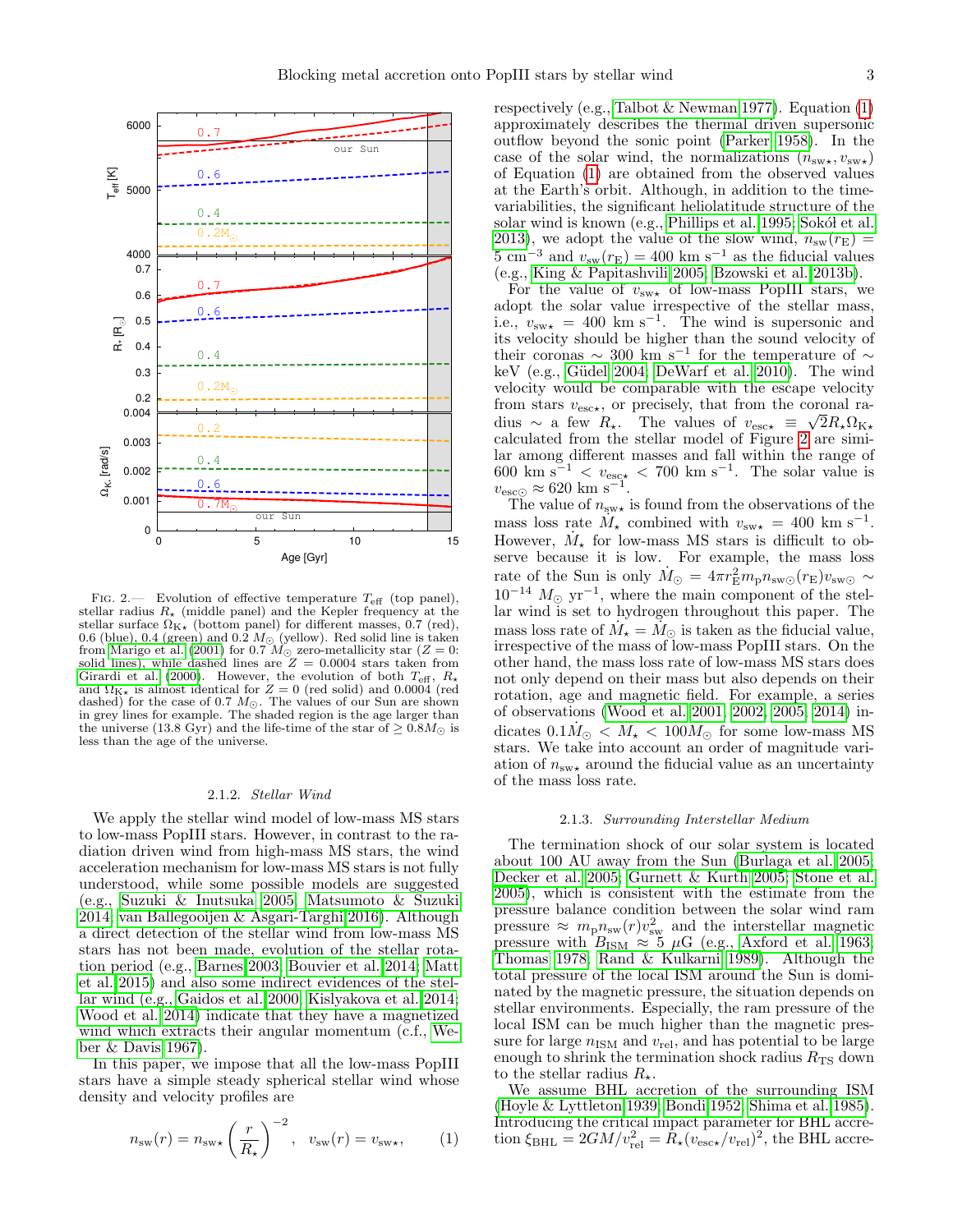tion rate is written as  $\dot{M}_{\text{BHL}} = \pi \xi_{\text{BHL}}^2 m_{\text{p}} n_{\text{ISM}} v_{\text{rel}}$ , where the main component of the ISM is also set to hydrogen throughout this paper. To be precise, we should write  $\sqrt{v_{\text{rel}}^2 + c_{\text{s}}^2}$  instead of  $v_{\text{rel}}$  in the expressions of  $\xi_{\text{BHL}}$  and  $\dot{M}_{\text{BHL}}$ , where  $c_{\text{s}}$  is the sound velocity of the ISM. For  $v_{\text{rel}} \rightarrow 0$ ,  $M_{\text{BHL}}$  approaches spherical Bondi accretion. The density and velocity of the accretion flow are (c.f., [Bisnovatyi-Kogan et al. 1979;](#page-9-9) [Edgar 2004\)](#page-10-54)

<span id="page-3-5"></span>
$$
n_{\rm HL}(r,\theta,\xi) = \frac{n_{\rm ISM}\xi^2}{r\sin\theta(2\xi - r\sin\theta)},\qquad(2)
$$

$$
v_{\text{HL},r}(r,\theta,\xi) = -\sqrt{v_{\text{rel}}^2 \left(1 - \frac{\xi^2}{r^2}\right) + v_{\text{esc}\star}^2 \frac{R_\star}{r}},\qquad(3)
$$

where  $\xi$  is an impact parameter, and the boundary conditions  $n_{\text{ISM}}$  and  $-v_{\text{rel}}$  are given at  $r \to \infty$  and  $\theta \to \pi$ .

For example, the local ISM of our Sun is  $n_{\rm ISM\odot} \sim$  $0.2 \text{ cm}^{-3}$  and  $v_{\text{rel}\odot} \sim 20 \text{ km s}^{-1}$  at present (c.f., [Heerikhuisen et al. 2014\)](#page-10-55) and [Shen et al.](#page-10-20) [\(2016\)](#page-10-20) found, in their numerical simulations, that the environment of low-mass PopIII stars is  $n_{\text{ISM}} \lesssim 10^2 \text{ cm}^{-3}$  and  $v_{\text{rel}} \lesssim$ 200 km s<sup>−</sup><sup>1</sup> in their entire life. As fiducial values, we adopt  $n_{\rm ISM} = 1$  cm<sup>-3</sup> and  $v_{\rm rel} = 200$  km s<sup>-1</sup>, where the former corresponds to the average ISM density (e.g., [Draine 2011\)](#page-10-56) and the latter corresponds to the typical velocity dispersion of the Galactic halo (metal poor) stars (e.g., [Chiba & Beers 2000\)](#page-10-57), respectively. Note that the sound velocity of the ISM  $c_s \approx 20 \text{ km s}^{-1}$  is much smaller than  $v_{rel}$  of halo stars (e.g., [Draine 2011\)](#page-10-56).

## 2.2. Results

<span id="page-3-0"></span>We presume the hydrodynamic interaction of the surrounding ISM and the stellar wind in this section, i.e., we regard the surrounding ISM as fully ionized in this section. The radius of the termination shock  $R_{\text{TS}}$  is obtained by equating the ram pressures of the stellar wind and the accretion flow. Considering the accretion flow almost along with the axis  $(\sin \theta = \xi / r \ll 1)$ ,  $R_{\text{TS}}$  would be calculated from the condition

<span id="page-3-3"></span>
$$
n_{\rm sw\star} v_{\rm sw\star}^2 \left(\frac{R_\star}{R_{\rm TS}}\right)^2 \approx n_{\rm ISM} \left(v_{\rm rel}^2 + v_{\rm esc\star}^2 \frac{R_\star}{R_{\rm TS}}\right). \quad (4)
$$

Following [Talbot & Newman](#page-11-15) [\(1977\)](#page-11-15), we require the condition  $R_{\text{TS}} > \xi_{\text{BHL}}$  for the formation of the magnetosphere (see also Section [4](#page-8-0) for this condition). The critical density for magnetosphere formation becomes

<span id="page-3-2"></span>
$$
n_{\text{crit}} \equiv \frac{n_{\text{sw} \star}}{2} \frac{v_{\text{sw} \star}^2 v_{\text{rel}}^2}{v_{\text{esc} \star}^4}
$$
  
\n
$$
\approx 10^4 \text{ cm}^{-3} \left(\frac{n_{\text{sw} \star}}{7.0 \times 10^5 \text{ cm}^{-3}}\right) \left(\frac{v_{\text{sw} \star}}{400 \text{ km s}^{-1}}\right)^2
$$
  
\n
$$
\left(\frac{v_{\text{rel}}}{200 \text{ km s}^{-1}}\right)^2 \left(\frac{v_{\text{esc} \star}}{680 \text{ km s}^{-1}}\right)^{-4}
$$
 (5)

where we adopt the parameters of a 0.7  $M_{\odot}$  PopIII star. When  $n_{\text{ISM}} < n_{\text{crit}}$ , there is the magnetosphere extending  $R_{\text{TS}} > \xi_{\text{BHL}}(> R_{\star})$  around the star.

Allowing an order of magnitude variation of  $n_{\text{sw}_{\star}}(\dot{M}_{\star}),$ the critical ISM density is  $10^3 \text{ cm}^{-3} \lesssim n_{\text{crit}} \lesssim 10^5 \text{ cm}^{-3}$ . Although  $n_{\text{crit}}$  decreases with  $v_{\text{rel}}$ ,  $v_{\text{rel}} \ll 200$  km s<sup>-1</sup> is expected only in the early universe (see discussion in Section [2.3.1\)](#page-3-1). Note that Equation [\(5\)](#page-3-2) is essentially the same as Equation (26) of [Talbot & Newman](#page-11-15) [\(1977\)](#page-11-15), where they ignored the second term of the left-hand side of Equation [\(4\)](#page-3-3).

According to the results of [Shen et al.](#page-10-20) [\(2016\)](#page-10-20), the density of the ISM around low-mass PopIII stars is  $n_{\rm ISM} \leq 10^2$  cm<sup>-3</sup>  $\ll n_{\rm crit}$ , i.e., they always have the magnetosphere extending to  $R_{\text{TS}}/R_{\star} > 10^2$  from Equation [\(4\)](#page-3-3). Because it is difficult to resolve the region  $n_{ISM} > n_{crit}$  by the current cosmological simulations, the metal enrichment by the 'ionized' ISM is hardly expected for the simulation done by [Shen et al.](#page-10-20) [\(2016\)](#page-10-20). However, we know that the ISM does have such dense region like molecular clouds, we discuss the accretion from the region  $n_{\rm ISM} > n_{\rm crit}$  below.

#### 2.3. Discussion

## 2.3.1. Accretion from Overdense Regions

<span id="page-3-1"></span>Introducing the probability distribution function (PDF) of the ISM density  $P(n, t)$  and the metallicity distribution  $Z(n, t)$ , we write the amount of the accretion metal mass

<span id="page-3-4"></span>
$$
M_{Z,\text{acc}} = \int dt \int_{n_{\text{crit}}(t)}^{\infty} dn P(n, t) Z(n, t) \dot{M}_{\text{BHL}}(n, t). (6)
$$

In general, the mass of the stellar convective layer  $M_{\text{conv}} = f_{\text{conv}} M_{\star}$  is much larger than the total accretion mass, where  $f_{\text{conf}} \sim 10^{-3}$  for  $M_{\star} = 0.7$   $M_{\odot}$ [\(Yoshii 1981\)](#page-11-4). The present metal abundance acquired by BHL accretion would be estimated as  $[Z/H]_{\text{acc}} \approx$  $log(M_{Z,\text{acc}}/M_{\text{conv}})$ . [Shen et al.](#page-10-20) [\(2016\)](#page-10-20) evaluated Equa-tion [\(6\)](#page-3-4) numerically but they set  $n_{\text{crit}} = 0$ , i.e., the case of no stellar wind.

The evaluation of Equation [\(6\)](#page-3-4) is fairly difficult in both numerical and analytical ways. The density PDF of the ISM stems from its multi-phase nature, and high-density clouds are formed as a result of highly nonlinear physics including shocks, turbulences, thermal instability, selfgravity, and also magnetic field (c.f., [Koyama & Inut](#page-10-58)[suka 2000,](#page-10-58) [2002;](#page-10-59) [Inoue & Inutsuka 2008,](#page-10-60) [2009,](#page-10-61) [2012;](#page-10-62) [Hen](#page-10-63)[nebelle et al. 2008;](#page-10-63) [Banerjee et al. 2009\)](#page-9-10). The thermal instability is important for the initial fragmentation of the diffuse ISM and depends on metallicity of the ISM [\(Inoue & Omukai 2015\)](#page-10-64). For metallicity distribution,  $Z(n, t)$  is increasing function of t and would be decrease function of  $n$  in the early universe (e.g., [Ritter et al. 2012;](#page-10-65) [Smith et al. 2015;](#page-10-66) [Chen et al. 2016\)](#page-10-67)

Despite the above difficulties, [Johnson & Khochfar](#page-10-22) [\(2011\)](#page-10-22) have studied metal enrichment of low-mass PopIII star  $M_{Z,\text{acc}}$  taking into account a finite  $n_{\text{crit}}$  obtained by Talbot  $&$  Newman [\(1977\)](#page-11-15). They considered high redshift  $(z \sim 10)$  universe because the slower relative velocity  $v_{\text{rel}}$ , i.e., larger  $M_{\text{BHL}}$  and smaller  $n_{\text{crit}}$ , than the present is expected. They found that an encounter probability of a star with a dense cloud is less than 0.1 and, in addition, metal enrichment by one interaction of a star with a dense cloud is only  $[Fe/H]_{JK11} \sim -6$  even adopting an order of magnitude larger metallicity  $Z \sim 10^{-2} Z_{\odot}$  of the surrounding ISM from [Shen et al.](#page-10-20) [\(2016\)](#page-10-20) than their Equation (12).  $[Fe/H]_{JK11}$  is marginal or insufficient to explain the observed lowest  $[Fe/H] \sim -5$  [\(Christlieb et al.](#page-10-68)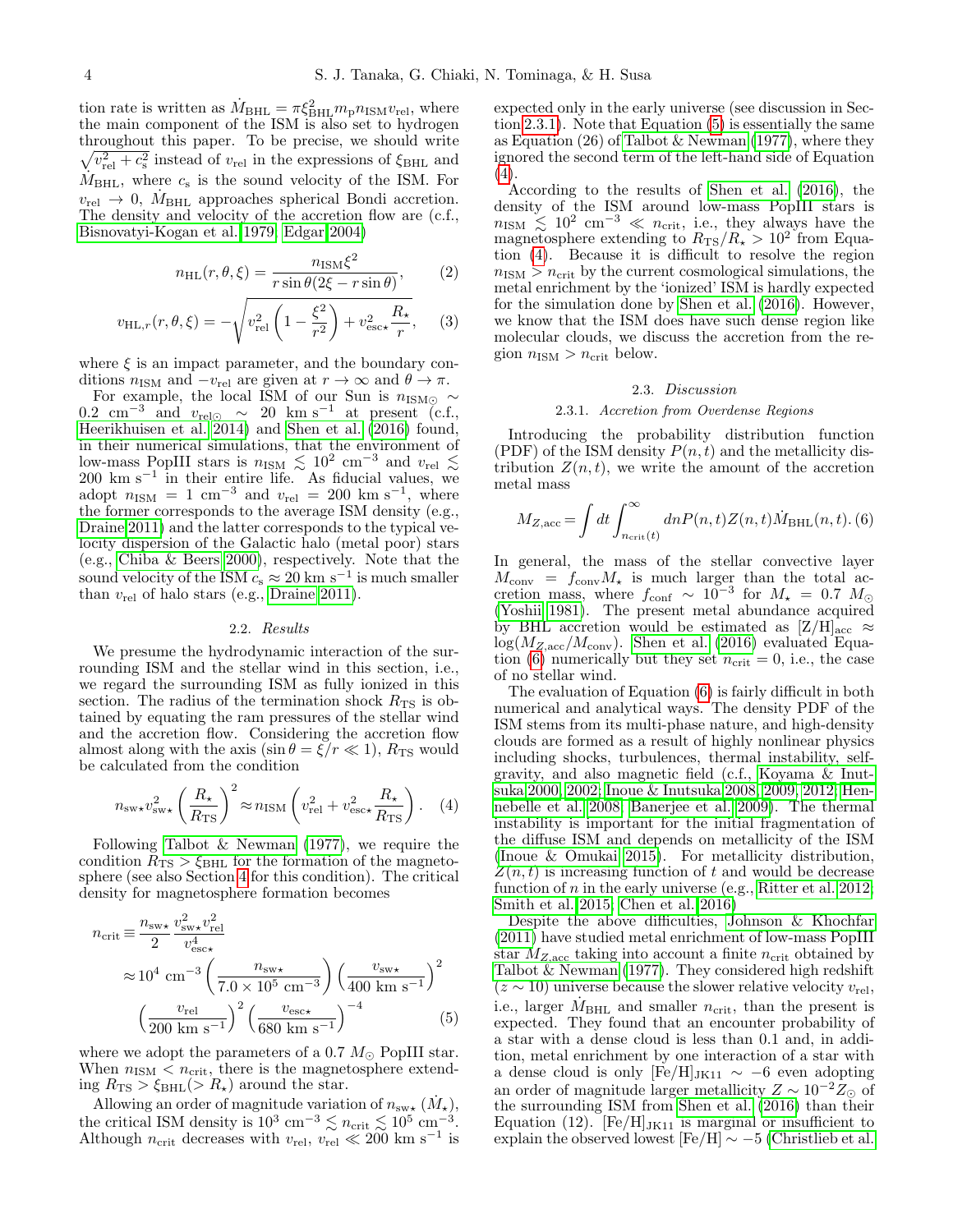[2004;](#page-10-68) [Aoki et al. 2006;](#page-9-11) [Caffau et al. 2011;](#page-10-69) [Frebel et al.](#page-10-70) [2015\)](#page-10-70).

## 2.3.2. Roles of Neutrals

Equation [\(4\)](#page-3-3) is applicable for the ionized component of the ISM. The average ionization fraction of the ISM is only  $\sim 0.1$  (e.g., [He et al. 2013\)](#page-10-71) and the ionization fraction is much lower than the average at dense regions like molecular clouds (e.g., [Draine 2011\)](#page-10-56). The simple hydrodynamical interaction between the mostly neutral ISM and the fully ionized stellar wind would be inappropriate treatment because they are collisionless as depicted in Figure [1](#page-1-0) (see also discussion in Section [4\)](#page-8-0). Accretion of NISPs penetrating into the magnetosphere will be discussed in Section [3.](#page-4-0)

#### <span id="page-4-0"></span>3. PHOTOIONIZATION OF NISPS PENETRATING INTO MAGNETOSPHERE

In the previous section, we focus on the interaction between the stellar wind and the ionized components of the ISM in terms of the formation of the magnetosphere. As is already shown in Figure [1,](#page-1-0) even if the termination shock of the stellar wind is formed, i.e.,  $n_{ISM} < n_{crit}$ , NISPs go through the magnetosphere and has the accretion trajectory described in Equation [\(2\)](#page-3-5). However, by approaching the stellar surface, they are suffered from the ionization processes, especially photoionization. Before studying photoionization of NISPs penetrating into the magnetosphere, we briefly mention the fate of NISPs ionized inside the magnetosphere.

## 3.1. Model

### 3.1.1. Trapping Ionized NISPs into Stellar Wind

The magnetic field of the stellar wind  $B_{\rm sw}$  plays a crucial role in trapping of NISPs into the stellar wind. Once NISPs are ionized inside the magnetosphere, they are accelerated by the motional electric field of the stellar wind  $\mathbf{E} = -(\mathbf{v}_{\rm sw} - \mathbf{v}_{\rm HL})/c \times \mathbf{B}_{\rm sw}$  and gyrate around the magnetic field in the frame of the stellar wind, where  $c$  is the speed of light. The ratio of the gyro-radius  $r_g$  of a singly ionized iron (FeII) to the stellar radius is

<span id="page-4-1"></span>
$$
\frac{r_{\rm g,FeII}(R_{\star})}{R_{\star}} \approx 10^{-5} \left(\frac{B_{\rm sw\star}}{1 \rm \ G}\right)^{-1} \left(\frac{\Omega_{\rm K\star}}{10^{-3} \rm \ rad \ s^{-1}}\right), (7)
$$

where we assume  $v_{\text{esc}} \gg v_{\text{rel}}$  in order to evaluate the momentum of an FeII ion. Note that an FeII ion has the largest mass-to-charge ratio, i.e., the largest gyroradius, among the ions of our interest. The magnetic field strength at the solar surface is  $B_{\rm sw}$  ∼ 1 G on average and that at  $r_E$  is  $\sim 10 \mu$ G. Although the ratio  $r_{g,FeII}(r)/r$ would increase with r, only  $r_{\text{g,FeII}}(R_{\star})/R_{\star} \ll 1$  is enough to trap ionized NISPs before reaching the stellar surface.

Equation [\(7\)](#page-4-1) indicates that a few orders of magnitude smaller surface magnetic field than that of the Sun can trap the photoionized NISPs into the stellar wind. Below, we presume that low-mass PopIII stars have the surface magnetic field which satisfies  $r_{\rm g,FeII}(R_{\star})/R_{\star} \ll 1$ . In addition, the stellar wind has the power large enough to blown all the ionized NISPs away because we consider a situation  $n_{\rm ISM} < n_{\rm crit}$ . What we need to study is only whether NISPs are ionized before reaching the stellar surface or not.

#### 3.1.2. Ionization Processes

NISPs are suffered from photoionization by stellar radiation, from ionization by charge exchange with stellar wind ions (mainly proton), and from electron impact ionization by stellar wind electrons (c.f., [Zank 1999\)](#page-11-21). Photoionization is the dominant ionization process for heavy elements in the heliosphere (c.f., [Cummings et al. 2002\)](#page-10-72), and we study this process in the magnetosphere of lowmass PopIII stars. The latter two ionization processes are less investigated (c.f., [Bzowski et al. 2013a\)](#page-10-73) and omit them in this paper for simplicity. We will give the ionization rates by charge exchange for some elements in Section [3.3.2](#page-7-0) just for reference.

The local photoionization rate for the ith element is given by

<span id="page-4-3"></span>
$$
\beta_{\mathrm{ph},i}(r) = \int d\lambda \dot{N}_{\lambda}(r) \sigma_{\mathrm{ph},i}(\lambda),\tag{8}
$$

where  $\dot{N}_{\lambda}(r)$  is the specific photon number flux density and  $\sigma_{ph,i}(\lambda)$  is the photoionization cross section for the neutral ith element. Here, we adopt the fitting formula of  $\sigma_{\text{ph},i}(\lambda)$  from [Verner et al.](#page-11-22) [\(1996\)](#page-11-22).

Assuming that the entire stellar surface has a uniform and isotropic specific intensity  $J_{\lambda}$  (e.g., [Rybicki & Light](#page-10-74)[man 1979\)](#page-10-74), we obtain

<span id="page-4-2"></span>
$$
\dot{N}_{\lambda}(r) = \pi \left(\frac{R_{\star}}{r}\right)^2 \frac{J_{\lambda}}{h\nu},\tag{9}
$$

where  $\nu = c/\lambda$ , h is the Planck constant. We obtain the inverse square r-dependence of  $\beta_{ph,i}(r)$  from Equation [\(9\)](#page-4-2) as

<span id="page-4-4"></span>
$$
\beta_{\mathrm{ph},i}(r) = \beta_{\mathrm{ph}\star,i} \left(\frac{R_{\star}}{r}\right)^2,\tag{10}
$$

$$
\beta_{\text{ph}\star,i} \equiv \int d\lambda \frac{\pi J_{\lambda}}{h\nu} \sigma_{\text{ph},i}(\lambda). \tag{11}
$$

No depletion of photons by phoionization is assumed for this inverse square r-dependence. The mean free path for the extreme ultraviolet (EUV) photons are more than 100 AU for the neutral density of a few  $cm^{-3}$  because  $\sigma_{\text{ph},i} \lesssim 10^{-17}$  cm<sup>2</sup> (c.f., the left panel of Figure [3\)](#page-5-0).

# 3.1.3. Stellar Radiation

The stellar spectrum  $J_{\lambda}$  is important for the estimate of  $\beta_{\text{ph}\star,i}$ , since the first ionization potentials of all the elements are in EUV wavelength, i.e., the Wien regime of the blackbody spectrum for low-mass PopIII stars (see the top panel of Figure [2\)](#page-2-0). Here, we model the spectrum of low-mass PopIII stars based on the spectra of the Sun and low-mass MS stars.

In the left panel of Figure [3,](#page-5-0) we show the spectral energy distribution (SED) of the Sun  $\lambda L_{\lambda,\odot} \equiv$  $4\pi r_{\rm E}^2 \lambda F_{\lambda}(r_{\rm E})$ .  $F_{\lambda}(r_{\rm E})$  =  $h\nu N_{\lambda}(r_{\rm E})$  is the observed specific solar flux density at the Earth's orbit [\(Lean](#page-10-75) [1991;](#page-10-75) [Woods et al. 2005;](#page-11-23) [Caspi et al. 2015\)](#page-10-76). In order to illustrate the relevant wavelengths for photoionization, the photoionization cross sections for hydrogen, helium, lithium, and iron are overplotted with dotted lines [\(Verner et al. 1996\)](#page-11-22). While the spectrum is very well approximated by the 5770 K blackbody  $\gtrsim 400$  nm, there are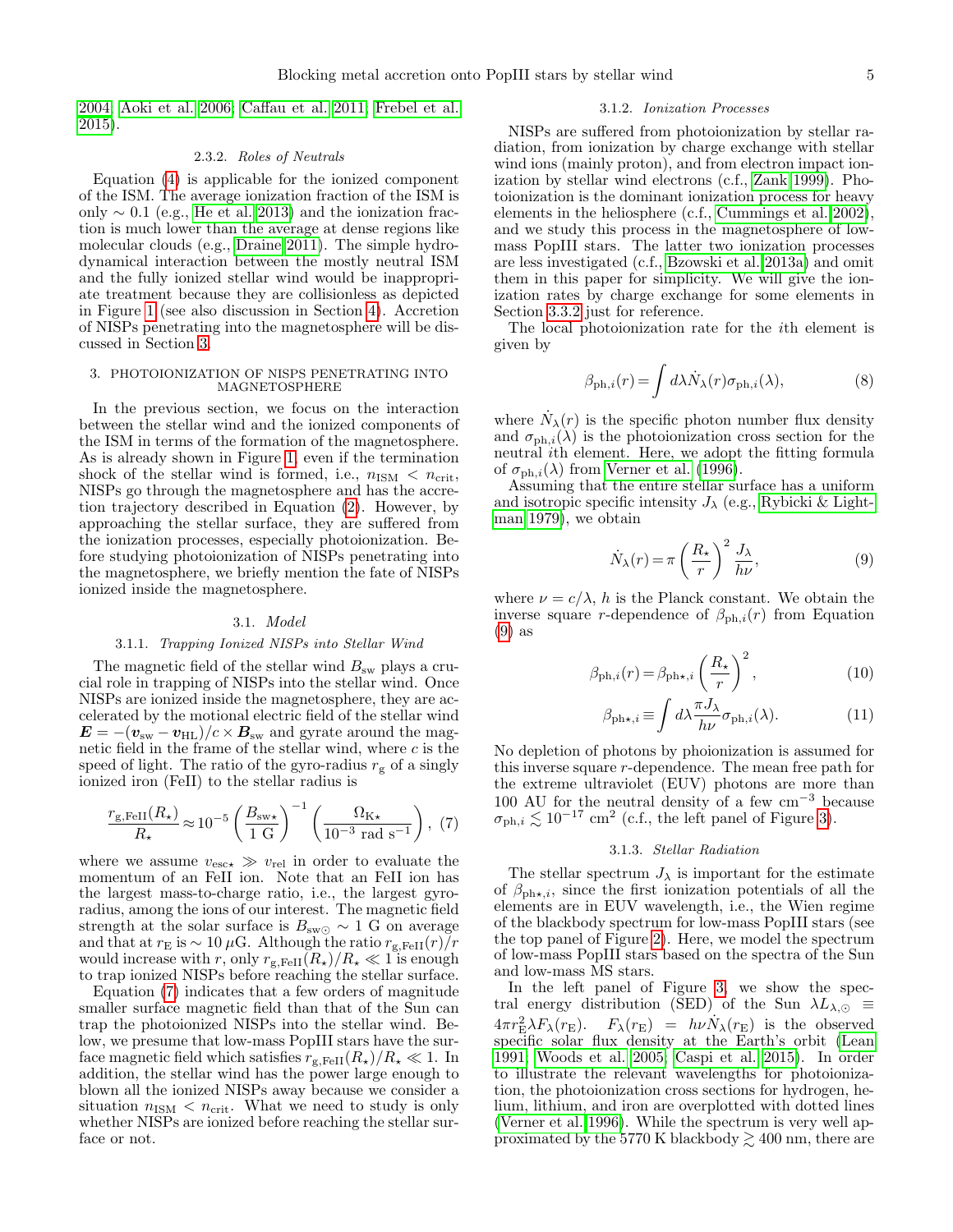

<span id="page-5-0"></span>FIG. 3.— (Left): Observational data of the solar spectrum (red line) is taken from [Lean](#page-10-75) [\(1991\)](#page-10-75); [Woods et al.](#page-11-23) [\(2005\)](#page-11-23); [Caspi et al.](#page-10-76) [\(2015\)](#page-10-76). The photoionization cross sections for hydrogen, helium, lithium and iron are overplotted in dotted lines [\(Verner et al. 1996\)](#page-11-22). The spectrum responsible for photoionization does not agree with the 5770K blackbody (blue line:  $\pi(r_{\odot}/r_{\rm E})^2 B_{\lambda}(5770K)$ ). Green line shows the model spectrum for UV radiation from the Sun (Equation [\(12\)](#page-5-1) with  $T_{\text{eff}} = 4721 \text{ K}$  and  $L_{\text{EUV},\lambda} = 10^{25} \text{ erg s}^{-1} \text{ nm}^{-1}$ ). (Right): The photoionization rates  $\beta_{ph\odot,i}$  (Equation [\(8\)](#page-4-3)) for all the elements that the photoionization cross sections are given by [Verner et al.](#page-11-22) [\(1996\)](#page-11-22).<br>Three different rates for each element correspond to the three difference of

heavily absorbed features and many emission lines of the heavy elements at 100 nm  $\lesssim \lambda \lesssim 400$  nm (e.g., [Lean 2000;](#page-10-77) [Curdt et al. 2001;](#page-10-78) Fröhlich & Lean 2004). On the other hand, the emission below 100 nm is far dominated over the 5770 K blackbody by the power-law-like component originating from the chromosphere, transition region and corona. The spectrum between  $1 - 100$  nm seems to be approximated by the flat spectrum (e.g., Figure 1 of [Er](#page-10-80)[molli et al. 2013\)](#page-10-80).

Before modeling SED of low-mass PopIII stars, in order to study effects of these complex spectral features at  $\lesssim$  400 nm, we calculate the photoionization rate of our Sun for the following three cases of the radiation spectra: (1) the observed spectrum (red in both left and right panels of Figure [3\)](#page-5-0), (2) the model spectrum (green) and (3) the 5770 K blackbody (blue). The radiation at  $\geq$ 250 nm does not contribute photoionization for all the elements listed in the right panel of Figure [3.](#page-5-0) For the model spectrum (green), we fit the absorbed spectral feature at 130 nm  $\leq \lambda \leq 250$  nm with the Planck spectrum  $\pi (r_{\odot}/r_{\rm E})^2 B_{\lambda}(\hat{T})$  and obtain  $\hat{T} = 4721 \pm 15$  K. At  $\lesssim 130$ nm, we adopt the flat spectrum  $L_{\lambda} = L_{\text{EUV},\lambda}$ , which we call the EUV component hereafter. We set the normalization as  $\lambda L_{\text{EUV},\lambda} = 10^{27} \text{ erg s}^{-1}$  at  $\lambda = 100 \text{ nm}$  (see discussion below).

The right panel of Figure [3](#page-5-0) shows the resultant  $\beta_{\text{ph}\odot i}$ for the three different radiation spectra. The differences of  $\beta_{ph\odot,i}$  between the observed (red) and the model (green) spectra is less than an order of magnitude and we find that this crude model for the EUV component is sufficient for order-of-magnitude estimates of  $\beta_{\text{ph}\star,i}$ . The photoionization rate calculated by the 5770 K blackbody spectrum (blue) is far different from the observation (red), especially for the elements with the high ionization potential, such as noble gases. On the other hand, for the 5770 K blackbody spectrum, some elements including lithium, aluminum, calcium, and iron have higher photoionization rates than for the case of the observed spectrum.

We assume that low-mass PopIII stars also have the

EUV component in their SED. The origin of the low-mass stellar wind would be closely related with the stellar Xray emission through the coronal heating and the turbulent activity of the stellar convective layer (e.g., [Cranmer](#page-10-81) [& Saar 2011;](#page-10-81) [Suzuki et al. 2013\)](#page-11-24). In the case of the Sun, the EUV component seems to have a peak at  $\sim$  100 nm and its luminosity is almost the same as the power of the solar wind  $L_{\text{sw}\odot} \approx \dot{M}_{\odot} v_{\text{sw}\odot}^2 \sim 10^{27} \text{ erg s}^{-1}$ . Interestingly, even the  $\alpha$  Centauri system, which is the closest star system, harbors a solar-type star of the similar both X-ray luminosity [\(DeWarf et al. 2010\)](#page-10-48) and  $\dot{M}_{\star}$  [\(Wood](#page-11-16) [et al. 2001\)](#page-11-16) with those of the Sun. In addition, the X-ray luminosity of young solar-type stars have been observed and some have three orders of magnitude higher X-ray luminosity than that of the Sun (c.f., Güdel et al. 1997; Güdel 2004). The analyses by [Linsky et al.](#page-10-83)  $(2013, 2014)$  $(2013, 2014)$ indicate that the EUV luminosity correlates positively with the X-ray luminosity for low-mass  $(F5 - K5)$  MS stars. Note that [Linsky et al.](#page-10-84) [\(2014\)](#page-10-84) found the positive correlation of the EUV luminosity with the  $Ly\alpha$  luminosity for some low-mass MS stars and the Sun has the smallest  $Ly\alpha$  luminosity among them. Considering these facts, it is reasonable to assume that low-mass PopIII stars also have the EUV component of similar with or even higher flux level than the Sun.

In this paper, we assume that the specific intensity of low-mass PopIII stars is

<span id="page-5-1"></span>
$$
\pi J_{\lambda} = \pi B_{\lambda} (T_{\text{eff}}) + F_{\text{EUV}, \lambda}, \qquad (12)
$$

$$
F_{\text{EUV},\lambda} \equiv \frac{L_{\text{EUV},\lambda}}{4\pi R_{\star}^2}.
$$
 (13)

For low-mass PopIII stars, we expect that the Wien regime of their blackbody spectrum has no absorbed features by metals because their atmosphere is also metal free. The fiducial value of the EUV component is set to the same level as the Sun  $\lambda L_{\text{EUV},\lambda}$  =  $10^{27}(\lambda/100 \text{ nm})$  erg s<sup>-1</sup> at  $\lambda = 100 \text{ nm}$ , or  $L_{\text{EUV},\lambda}$  =  $10^{25}$  erg s<sup>-1</sup> nm<sup>-1</sup> independent from  $\lambda$  (flat spectrum). Within the assumption of the flat spectrum of the EUV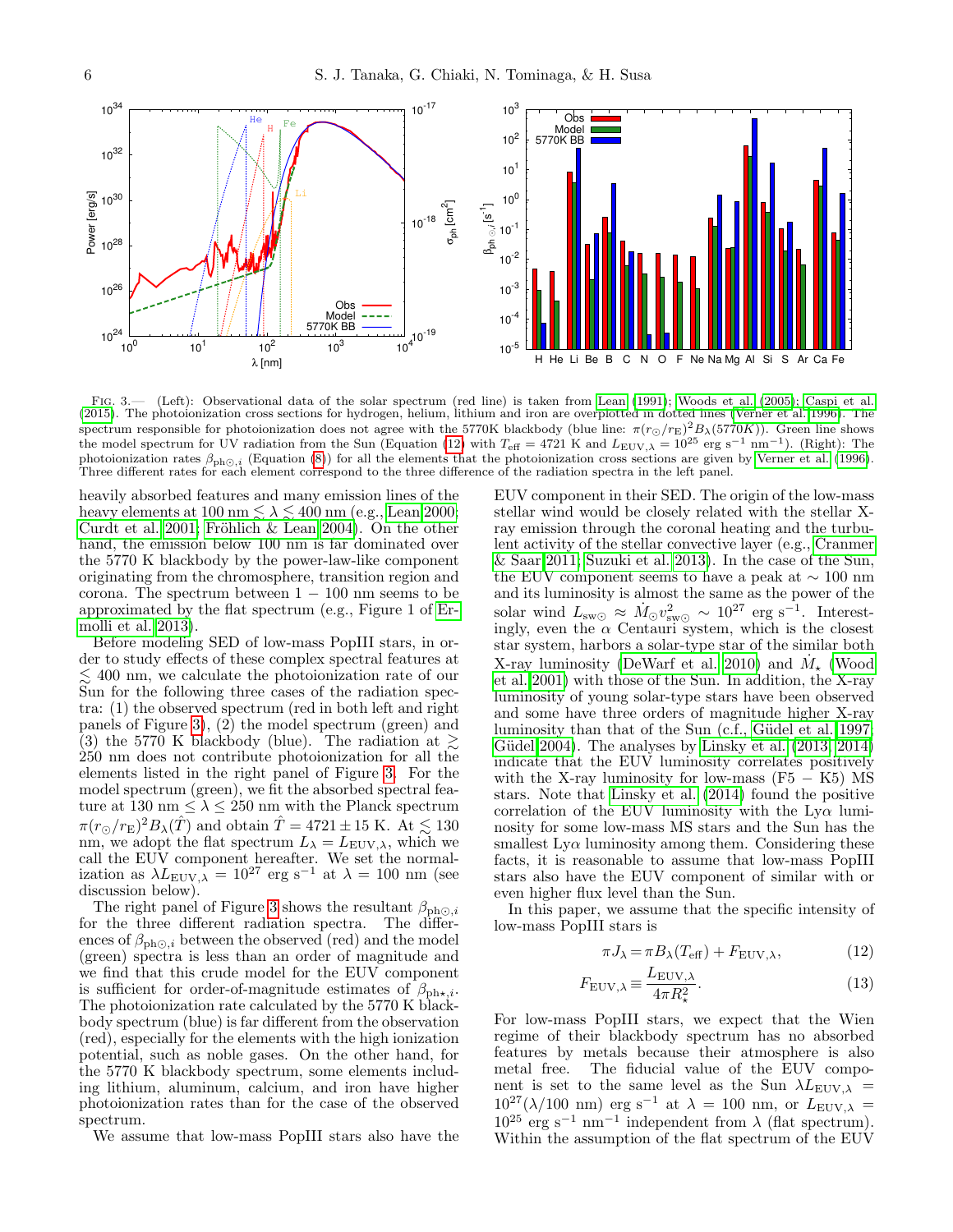component, the contribution of the EUV component to  $\beta_{\text{ph}\star,i}$  is exactly proportional to the value of  $F_{\text{EUV},\lambda}$ . We remark that our model can be applicable to different stellar models  $(T_{\text{eff}}, R_{\star})$  and values of  $L_{\text{EUV},\lambda}$ .

## 3.1.4. Rate Equation

Solar-type stars are capable to form the ionized environment although the region is inside their magnetosphere being different from that around massive stars  $(Strömgren 1939)$ . We consider the ionization of NISPs drifting into the magnetosphere of low-mass PopIII stars. For simplicity, we study NISPs whose trajectory is along the line of the stellar motion, i.e., zero impact parameter, from the upwind direction. This specific trajectory gives a lower limit on the ionization fraction of NISPs inside the magnetosphere because this minimizes the duration of the interaction between NISPs and ionizing photons. The orbit is a simple one-dimensional motion in the stellar gravitational field

<span id="page-6-0"></span>
$$
v(r) = -\sqrt{v_{\infty}^2 + v_{\text{esc}\star}^2 \frac{R_{\star}}{r}}.\tag{14}
$$

We take the boundary condition of  $v_{\infty} = v_{rel}$ . In Equation [\(14\)](#page-6-0), we do not include the radiation pressure force because it is negligible at least for some heavy elements  $(c.f., Braskén & Kyrölä 1998; Sokól et al. 2015).$ 

The ionization state is calculated from the rate equation. We use the steady state approximation for simplicity. Note that, for the case of our Sun, effects of the solar variabilities on the ionization rate are less than a factor of two (c.f., Figure 3 of [Bzowski et al. 2013a\)](#page-10-73). The density of the *i*th element of NISPs  $n_i(r)$  is obtained from

<span id="page-6-1"></span>
$$
v(r)\frac{dn_i(r)}{dr} = -\beta_{\text{ph},i}(r)n_i(r),\tag{15}
$$

where the recombination processes are omitted because the radiative and dielectric recombination rates are much lower than the ionization rate (c.f., [Grzedzielski et al.](#page-10-87) [2010\)](#page-10-87). We can roughly estimate the recombination rate using the recombination coefficient  $\alpha_{\text{rec}}$ , which are smaller than  $\lesssim 10^{-12}$  cm<sup>3</sup> s<sup>-1</sup> at 10<sup>4</sup> K for the listed elements (Table 14.7 of [Draine 2011\)](#page-10-56). We set the temperature of the stellar wind of  $\approx 10^4$  K (e.g., for the solar wind, [Wu & Judge 1979;](#page-11-26) [Burlaga et al. 2002\)](#page-10-88), although the stellar wind electrons move supersonically with respect to NISPs. Using  $n_{\rm sw\odot} \approx 2.3 \times 10^5$  cm<sup>-3</sup>, we obtain the recombination rate  $\alpha_{\text{rec}} n_{\text{sw}\odot} \lesssim 10^{-6} \text{ s}^{-1}$  that is much lower than the photoionization rate  $\beta_{ph\odot,i} \gtrsim 10^{-3}$  s<sup>-1</sup> (the red bars in the right panel of Figure [3\)](#page-5-0). Thus, for simplicity, we neglect the recombination process in Equation [\(15\)](#page-6-1).

We obtain the analytic solution of Equation [\(15\)](#page-6-1),

<span id="page-6-2"></span>
$$
\frac{n_i(r)}{n_{\text{ISM},i}} = \exp\left[-\frac{\sqrt{2}\beta_{\text{ph}\star,i}}{\Omega_{\text{K}\star}}\left(\sqrt{\frac{v_{\text{rel}}^2}{v_{\text{esc}\star}^2} + \frac{R_{\star}}{r}} - \frac{v_{\text{rel}}}{v_{\text{esc}\star}}\right)\right]16)
$$

Although the neutral fraction  $n_i(r)/n_{\text{ISM},i}$  increases with  $v_{\text{rel}}$ , the accretion rate itself is fairly small  $M_{\text{BHL}} \propto v_{\text{rel}}^{-3}$ when  $v_{\text{rel}}$  is large. For  $v_{\text{rel}} \ll v_{\text{esc}\star}$ , the fraction of NISPs accreting onto the stellar surface is approximated as

<span id="page-6-6"></span>
$$
\frac{n_{\star,i}}{n_{\text{ISM},i}} \approx \exp\left(-\frac{\sqrt{2}\beta_{\text{ph}\star,i}}{\Omega_{\text{K},\star}}\right). \tag{17}
$$



<span id="page-6-3"></span>Fig. 4.— The photoionization rate by the blackbody radiation is plotted for different elements. He, F, Ne, and Ar are not found in the plot because their  $\beta_{\text{BB},i}(T)$  are too small.

<span id="page-6-5"></span>

| TABLE 1 |                                                                                                    |  |                                      |  |  |  |  |  |  |
|---------|----------------------------------------------------------------------------------------------------|--|--------------------------------------|--|--|--|--|--|--|
|         | THE PHOTOIONIZATION RATE BY THE EUV COMPONENT FOR                                                  |  |                                      |  |  |  |  |  |  |
|         | DIFFERENT ELEMENTS. $L_{\text{EUV}\star,\lambda} = 10^{25} \text{ erg s}^{-1} \text{ nm}^{-1}$ AND |  |                                      |  |  |  |  |  |  |
|         |                                                                                                    |  | $R_{\star} = R_{\odot}$ ARE ADOPTED. |  |  |  |  |  |  |

| Element i  | $\beta_{\text{EUV}\odot,i}$ [s <sup>-1</sup> ] |
|------------|------------------------------------------------|
| H          | $9.1 \times 10^{-4}$                           |
| He         | $4.1\times10^{-4}$                             |
| Li         | $3.0 \times 10^{-3}$                           |
| Be         | $1.1 \times 10^{-3}$                           |
| B          | $8.8 \times 10^{-3}$                           |
| С          | $6.1 \times 10^{-3}$                           |
| N          | $3.4 \times 10^{-3}$                           |
| O          | $2.7 \times 10^{-3}$                           |
| $_{\rm F}$ | $1.7 \times 10^{-3}$                           |
| Ne         | $1.1 \times 10^{-3}$                           |
| Na.        | $1.3\times10^{-4}$                             |
| Mg         | $5.7\times10^{-4}$                             |
| Al         | $3.4 \times 10^{-2}$                           |
| Si         | $2.5 \times 10^{-2}$                           |
| S          | $1.8 \times 10^{-2}$                           |
| Ar         | $6.6 \times 10^{-3}$                           |
| Сa         | $4.0 \times 10^{-3}$                           |
| Fe         | $3.0 \times 10^{-3}$                           |

The ratio  $\beta_{\text{ph}\star,i}/\Omega_{\text{K}\star}$  is needed to be smaller than unity for accretion of the considerable fraction of NISPs.

#### 3.2. Results

#### 3.2.1. Photoionization Rate

The rates of photoionization by the blackbody and the EUV components are calculated separately. We rewrite Equations [\(11\)](#page-4-4) and [\(12\)](#page-5-1) into

<span id="page-6-4"></span>
$$
\beta_{\text{ph}\star,i} = \beta_{\text{BB},i}(T)
$$
  
+  $\beta_{\text{EUV}\odot,i} \left( \frac{L_{\text{EUV}\star,\lambda}}{10^{25} \text{ erg s}^{-1} \text{ nm}^{-1}} \right) \left( \frac{R_{\star}}{R_{\odot}} \right)^{-2} (18)$ 

The rate by the blackbody  $\beta_{\text{BB},i}(T)$  is only a function of temperature T and the calculated values for different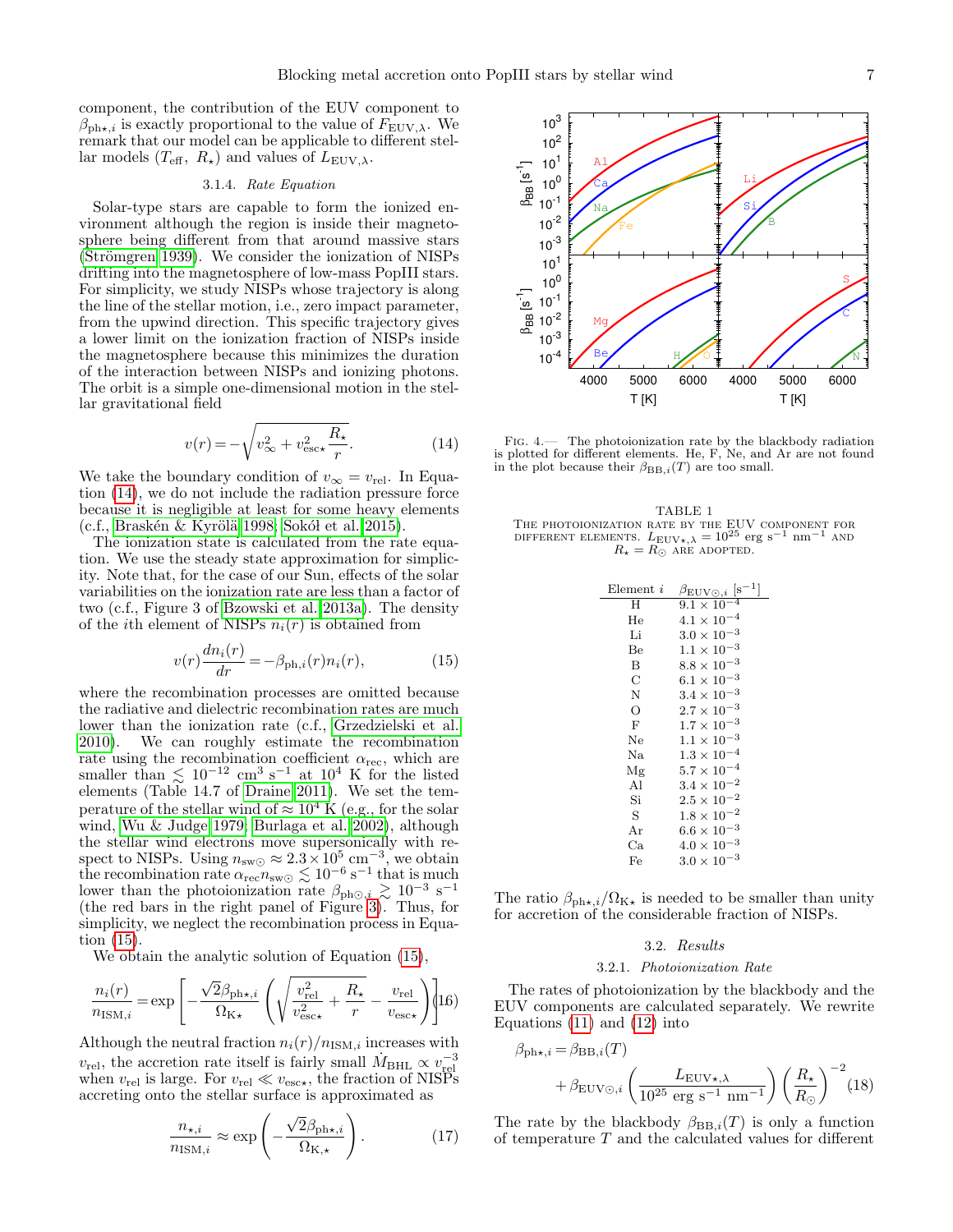

<span id="page-7-1"></span>Fig. 5.— The radial density profile of the neutral particles penetrating into the stellar magnetosphere (Equation [\(16\)](#page-6-2)). Upper and lower panels are based on the model of a 0.7  $M_{\odot}$  and a 0.2  $M_{\odot}$ ZAMS PopIII star, respectively (Section [2.1.1\)](#page-1-3). The EUV component is  $L_{\text{EUV}\star,\lambda} = 10^{25} \text{ erg s}^{-1} \text{ nm}^{-1}$  for the both panels. The plots are for representative elements, where carbon (C:red), oxygen (O:blue), magnesium (Mg:green), iron (Fe:yellow), and calcium (Ca:black) are drawn. For solid lines, we adopt  $v_{\text{rel}} = 200 \text{ km s}^{-1}$ considering the relative velocity of the gas and stars from [Shen](#page-10-20) [et al.](#page-10-20) [\(2016\)](#page-10-20). For dotted lines,  $v_{rel} = 20 \text{ km s}^{-1}$  is about the velocity of the Sun against the local ISM.

elements are plotted in Figure [4.](#page-6-3) On the other hand, in order to determine the rate by the EUV component, we need to model both  $L_{\text{EUV}\star, \lambda}$  and  $R_{\star}$ . The normalization  $\beta_{\text{EUV}\odot,i}$  in Equation [\(18\)](#page-6-4) is given in Table [1.](#page-6-5) Accord-ing to Equation [\(17\)](#page-6-6), the plotted and tabulated  $\beta_{\text{ph}\star,i}$  in Figure [4](#page-6-3) and Table [1](#page-6-5) should be compared with  $\Omega_{K_{\star}} \sim a$  $f_{\text{ew}} \times 10^{-3}$  rad s<sup>-1</sup> on the bottom panel of Figure [2.](#page-2-0)

Some low ionization potential elements, lithium, aluminum, calcium, iron and so on, are predominantly ionized by the stellar blackbody radiation and then we do not need to take into account the EUV components. For 0.7  $M_{\odot}$  PopIII stars ( $T_{\text{eff}} \sim 5700 \text{ K}$ ), most elements are primarily ionized by the Wien's tail of the blackbody radiation rather than the EUV component. Even for 0.2  $M_{\odot}$  PopIII stars ( $T_{\text{eff}} \sim 4100$  K), lithium, sodium, magnesium, aluminum, silicon, calcium, and iron are predominantly ionized by the blackbody radiation.

## 3.2.2. Survival Probability

The left-hand side of Equation [\(16\)](#page-6-2) corresponds to the 'survival probability', i.e., the neutral fraction of NISPs (e.g., [Bzowski et al. 2013a\)](#page-10-73). Figure [5](#page-7-1) shows the radial distribution of carbon, oxygen, magnesium, iron, and cal-cium atoms (Equation [\(16\)](#page-6-2)) for a 0.7  $M_{\odot}$  ZAMS PopIII star (upper panel) and for a 0.2  $M_{\odot}$  ZAMS PopIII star (bottom panel). For the case of a 0.7  $M_{\odot}$  PopIII star, oxygen (blue) has the largest and calcium has the smallest survival probabilities among the five elements. However, magnesium is the largest for the case of a 0.2  $M_{\odot}$ PopIII star because oxygen and carbon are primarily ionized by the EUV component  $\beta_{\text{EUV}\star,i}$  in this case. The abundance ratio of the accreting medium will be significantly different from the surrounding ISM because the survival probabilities at the stellar surface strongly depend on elements and also stellar masses.

In Table [2,](#page-8-1) we show a table of  $log(n_{\star,i}/n_{\text{ISM},i})$  calcu-lated with Equation [\(17\)](#page-6-6). For  $v_{rel} = 20 \text{ km s}^{-1}$ , the tabulated values almost correspond to the survival probabilities at  $r = R_{\star}$  in Figure [5](#page-7-1) (dotted blue line on the upper panel and the dotted green line on the bottom panel). For  $v_{\text{rel}} = 200 \text{ km s}^{-1}$ , the survival probabilities (solid lines in Figure [5\)](#page-7-1) become a bit higher than the case of  $v_{\text{rel}} = 20 \text{ km s}^{-1}$  (dotted lines in Figure [5\)](#page-7-1). For  $v_{\text{esc}} = 680 \text{ km s}^{-1} (0.7 M_{\odot})$ , the parentheses of Equation [\(16\)](#page-6-2) is  $\sqrt{v_{\text{rel}}^2/v_{\text{esc}\star}^2 + 1} - v_{\text{rel}}/v_{\text{esc}\star} \approx 0.97$  $(v_{\text{rel}} = 20 \text{ km s}^{-1})$  and 0.75  $(v_{\text{rel}} = 200 \text{ km s}^{-1})$ , respectively. Only hydrogen, nitrogen, oxygen, fluorine and noble gases have the survival probability of  $> 10^{-10}$  at the surface of 0.7  $M_{\odot}$  PopIII stars.

[Shen et al.](#page-10-20) [\(2016\)](#page-10-20) argued that BHL accretion of metalenriched gases onto low-mass PopIII stars can enrich them  $-10 \leq$  [Fe/H] $_{\text{Shen}} \leq -2$  with the median value of  $\sim$  −5. As already discussed in Section [2.2,](#page-3-0) the stellar magnetosphere is safely formed in entire their evolution so that only survived iron of NISPs would accrete onto the stars. Although we studied only the one-dimensional trajectory of a NISP, we may crudely estimate the accreting iron abundance as  $[Fe/H]_{Shen}$  +  $\log(n_{\star,Fe}/n_{ISM,Fe})$ . From Table [2,](#page-8-1) we find  $\log(n_{\star,Fe}/n_{ISM,Fe}) < -12$  and then the iron enrichment by BHL accretion becomes  $[Fe/H] < -14$ , which is far less than the observed values (e.g., [Christlieb et al. 2004;](#page-10-68) [Aoki et al. 2006;](#page-9-11) [Caffau](#page-10-69) [et al. 2011;](#page-10-69) [Keller et al. 2014;](#page-10-89) [Frebel et al. 2015\)](#page-10-70).

### 3.3. Discussion

#### 3.3.1. Uncertainties of EUV component

The resultant survival probabilities depend on the assumption on the specific intensity, especially the EUV component of low-mass PopIII stars. However, since lithium, aluminum, calcium, iron are primarily ionized by the blackbody component, these elements hardly accrete onto low-mass PopIII stars even for a smaller EUV component than  $L_{\text{EUV}\star,\lambda} = 10^{25} \text{ erg s}^{-1} \text{ nm}^{-1}$ . On the other hand, for some elements, such as oxygen and carbon in Figure [5,](#page-7-1) the weak EUV component may allow them to attain the stellar surface.

#### 3.3.2. Charge Exchange

<span id="page-7-0"></span>NISPs are also suffered from ionization by charge exchange with stellar wind ions (mainly proton) and from electron impact ionization by stellar wind electrons (c.f.,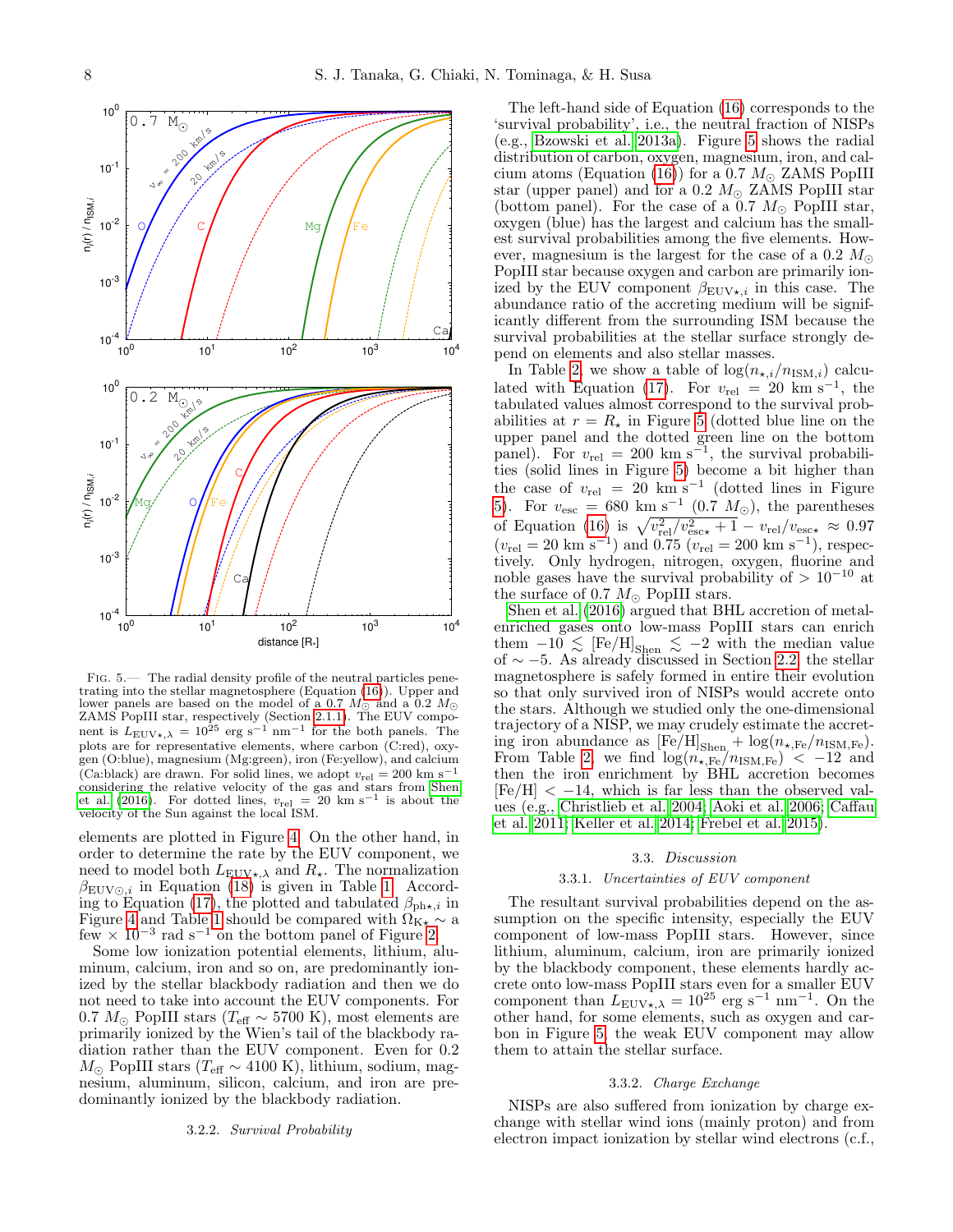<span id="page-8-1"></span>TABLE 2 THE LOGARITHM OF THE SURVIVAL PROBABILITY AT THE STELLAR SURFACE  $log(n_{\star,i}/n_{\rm ISM,i})$  for different elements, where  $L_{\text{EUV}\star,\lambda} = 10^{25} \text{ erg s}^{-1} \text{ nm}^{-1}.$ 

| Element       | our Sun                           | $0.7 M_{\odot}$ <sup>a</sup> | $0.7~M_{\odot}$      | $0.6 M_{\odot}$      | $0.5 M_{\odot}$      | $0.4 M_{\odot}$      | $0.3 M_{\odot}$      | $0.2 M_{\odot}$      |  |  |  |
|---------------|-----------------------------------|------------------------------|----------------------|----------------------|----------------------|----------------------|----------------------|----------------------|--|--|--|
| i             | $\log(n_{\star,i}/n_{\rm ISM,i})$ |                              |                      |                      |                      |                      |                      |                      |  |  |  |
| H             | $-4.8$                            | $-1.6$                       | $-1.5$               | $-1.7$               | $-2.0$               | $-2.5$               | $-3.2$               | $-4.6$               |  |  |  |
| He            | $-3.9$                            | $-0.57$                      | $-0.64$              | $-0.75$              | $-0.90$              | $-1.1$               | $-1.4$               | $-2.1$               |  |  |  |
| Li            | $-8.4 \times 10^{3}$              | $-8.4 \times 10^4$           | $-2.3 \times 10^{4}$ | $-4.4 \times 10^{3}$ | $-1.2 \times 10^{3}$ | $-5.1 \times 10^{2}$ | $-2.7 \times 10^{2}$ | $-1.1 \times 10^{2}$ |  |  |  |
| Be            | $-3.2 \times 10^{1}$              | $-1.9 \times 10^{2}$         | $-3.0 \times 10^{1}$ | $-4.1$               | $-2.8$               | $-3.2$               | $-4.0$               | $-5.7$               |  |  |  |
| <sub>B</sub>  | $-2.6 \times 10^{2}$              | $-7.6 \times 10^{3}$         | $-1.3 \times 10^{3}$ | $-1.4 \times 10^{2}$ | $-3.8 \times 10^{1}$ | $-3.0 \times 10^{1}$ | $-3.3 \times 10^{1}$ | $-4.5 \times 10^{1}$ |  |  |  |
| $\mathcal{C}$ | $-4.0 \times 10^{1}$              | $-6.8 \times 10^{1}$         | $-1.6 \times 10^{1}$ | $-1.1 \times 10^{1}$ | $-1.3 \times 10^{1}$ | $-1.7 \times 10^{1}$ | $-2.1 \times 10^{1}$ | $-3.0 \times 10^{1}$ |  |  |  |
| $\mathbf N$   | $-1.6 \times 10^{1}$              | $-4.9$                       | $-5.4$               | $-6.2$               | $-7.5$               | $-9.4$               | $-1.2 \times 10^{1}$ | $-1.7 \times 10^{1}$ |  |  |  |
| $\circ$       | $-1.6 \times 10^{1}$              | $-3.9$                       | $-4.2$               | $-4.8$               | $-5.8$               | $-7.3$               | $-9.3$               | $-1.3 \times 10^{1}$ |  |  |  |
| F             | $-1.4 \times 10^{1}$              | $-2.4$                       | $-2.7$               | $-3.1$               | $-3.8$               | $-4.7$               | $-6.0$               | $-8.6$               |  |  |  |
| Ne            | $-1.3 \times 10^{1}$              | $-1.5$                       | $-1.6$               | $-1.9$               | $-2.3$               | $-2.9$               | $-3.7$               | $-5.3$               |  |  |  |
| Na            | $-2.4 \times 10^{2}$              | $-2.1 \times 10^{3}$         | $-6.2 \times 10^{2}$ | $-1.4 \times 10^{2}$ | $-4.0 \times 10^{1}$ | $-1.8 \times 10^{1}$ | $-1.0 \times 10^{1}$ | $-4.3$               |  |  |  |
| Mg            | $-2.3 \times 10^{1}$              | $-1.8 \times 10^{3}$         | $-3.5 \times 10^{2}$ | $-4.0 \times 10^{1}$ | $-8.2$               | $-3.9$               | $-3.0$               | $-3.1$               |  |  |  |
| Al            | $-6.2 \times 10^{4}$              | $-8.2 \times 10^{5}$         | $-2.1 \times 10^{5}$ | $-3.5 \times 10^{4}$ | $-8.6 \times 10^{3}$ | $-3.6 \times 10^{3}$ | $-1.8 \times 10^{3}$ | $-7.4 \times 10^{2}$ |  |  |  |
| Si            | $-7.8 \times 10^{2}$              | $-3.6 \times 10^{4}$         | $-6.6 \times 10^{3}$ | $-6.9 \times 10^{2}$ | $-1.6 \times 10^{2}$ | $-1.0 \times 10^{2}$ | $-1.0 \times 10^{2}$ | $-1.3 \times 10^{2}$ |  |  |  |
| S             | $-1.1 \times 10^{2}$              | $-5.5 \times 10^{2}$         | $-9.4 \times 10^{1}$ | $-3.7 \times 10^{1}$ | $-4.0 \times 10^{1}$ | $-5.0 \times 10^{1}$ | $-6.4 \times 10^{1}$ | $-9.1 \times 10^{1}$ |  |  |  |
| Ar            | $-2.2 \times 10^{1}$              | $-9.2$                       | $-1.0 \times 10^{1}$ | $-1.2 \times 10^{1}$ | $-1.4 \times 10^{1}$ | $-1.8 \times 10^{1}$ | $-2.3 \times 10^{1}$ | $-3.3 \times 10^{1}$ |  |  |  |
| Ca            | $-4.3 \times 10^{3}$              | $-8.9 \times 10^{4}$         | $-2.2 \times 10^{4}$ | $-3.7 \times 10^{3}$ | $-8.8 \times 10^{2}$ | $-3.6 \times 10^{2}$ | $-1.9 \times 10^{2}$ | $-7.6 \times 10^{1}$ |  |  |  |
| Fe            | $-7.5 \times 10^{1}$              | $-3.4 \times 10^{3}$         | $-6.5 \times 10^{2}$ | $-7.5 \times 10^{1}$ | $-1.8 \times 10^{1}$ | $-1.2 \times 10^{1}$ | $-1.2 \times 10^{1}$ | $-1.5 \times 10^{1}$ |  |  |  |

<span id="page-8-2"></span><sup>a</sup> Calculated for a 0.7  $M_{\odot}$  star at an age of 13.8 Gyr.



<span id="page-8-3"></span>FIG.  $6$  – The rate coefficients of charge exchange processes with neutral atom and proton  $(X + H^+ \rightarrow X^+ + H)$ . Data for Li is taken from [Barnett](#page-9-12) [\(1990\)](#page-9-12) and for the others are from [Cummings](#page-10-72) [et al.](#page-10-72) [\(2002\)](#page-10-72). We are interested in the relative velocity of  $\sim v_{\text{sw}\star} =$  $400 \text{ km s}^{-1}$ . The right scale is the ionization rate by the charge exchange process at the solar surface  $\beta_{\text{cx}\odot,i} \equiv \sigma_{\text{cx},i} v_{\text{rel}} n_{\text{sw}\odot}$ .

[Zank 1999\)](#page-11-21). These processes increase the total ionization rate and make the metal enrichment more difficult. In the case of the heliosphere, the charge exchange is the dominant ionization process only for the hydrogen, while the heavy elements are primarily photoionized (c.f., [Cummings et al. 2002;](#page-10-72) [Bzowski et al. 2013a\)](#page-10-73). However, if the EUV component of the stellar radiation is significantly weak, these processes will play an important role for some elements.

Figure [6](#page-8-3) is a plot of the rate coefficients of the charge exchange between a neutral atom X and a proton  $(X +$  $H^+ \to \bar{X}^+ + H$ ). The cross section  $\sigma_{cx,i}$  is a function of the relative velocity of the particles  $w(w = v_{rel} + v_{sw*})$ for head-on collision of NISPs and stellar wind plasma),

where the rate coefficient  $\equiv \sigma_{\text{cx},i}w$  is found on the left scale of the plot. In order to estimate the ionization rate by the change exchange, we need the density and velocity profiles of the stellar wind of low-mass PopIII stars. The right scale of Figure [6](#page-8-3) is  $\beta_{\text{cx}\odot,i} \equiv \sigma_{\text{cx},i} w n_{\text{sw}\odot}$ for reference, and the values are comparable to  $\beta_{\text{ph}\odot,i}$ on the right panel of Figure [3.](#page-5-0) Note that the charge exchange cross section for the neutral iron is not studied in the relative velocity of our interest (c.f., [Patton et al.](#page-10-90) [1994\)](#page-10-90).

#### 4. GENERAL DISCUSSION

<span id="page-8-0"></span>In this paper, we only study metal accretion in gas phase. Some of heavy elements are contained in dust and this could accrete, if angular momentum of the dust is successfully extracted. Otherwise, the accretion cross section is just a geometrical cross section. In addition, [Johnson](#page-10-91) [\(2015\)](#page-10-91) discussed that the radiation pressure force prevents the accretion of the dust whose grain size ranges  $\sim 10^{-2} - 1$  µm. The dust distribution inside the heliosphere has also been studied and some studies suggest that charging of dust particles also plays a role to prevent penetrating into the inner magnetosphere [\(Bertaux & Blamont 1976;](#page-9-13) [Levy & Jokipii 1976;](#page-10-92) [Mann](#page-10-93) [2010\)](#page-10-93). More detailed studies for the dust accretion is left for future studies.

[Talbot & Newman](#page-11-15) [\(1977\)](#page-11-15) adopted the condition  $R_{\text{TS}} > \xi_{\text{BHL}} (\gg R_{\star})$  rather than  $R_{\text{TS}} > R_{\star}$  to obtain the critical density  $n_{\text{crit}}$  (Equation [\(5\)](#page-3-2)). They argued that there is no stable radius where the ram pressures of the wind and the accretion flow balances between  $R_{\star}$  and  $\xi_{\text{BHL}} = R_{\star}(v_{\text{esc}}/v_{\text{rel}})^{2}$ . However, they assumed the spherical free-fall trajectory of the accretion flow  $nv^2 \propto r^{-5/2}$  at  $r < \xi_{\text{BHL}}$ , and did not consider the axisymmetric trajectory of Equation [\(2\)](#page-3-5). Both of the spherical and axisymmetric trajectories will be modified by including the interactions of neutrals in the accretion flow with the stellar wind. For example, [Wallis](#page-11-27)  $(1971)$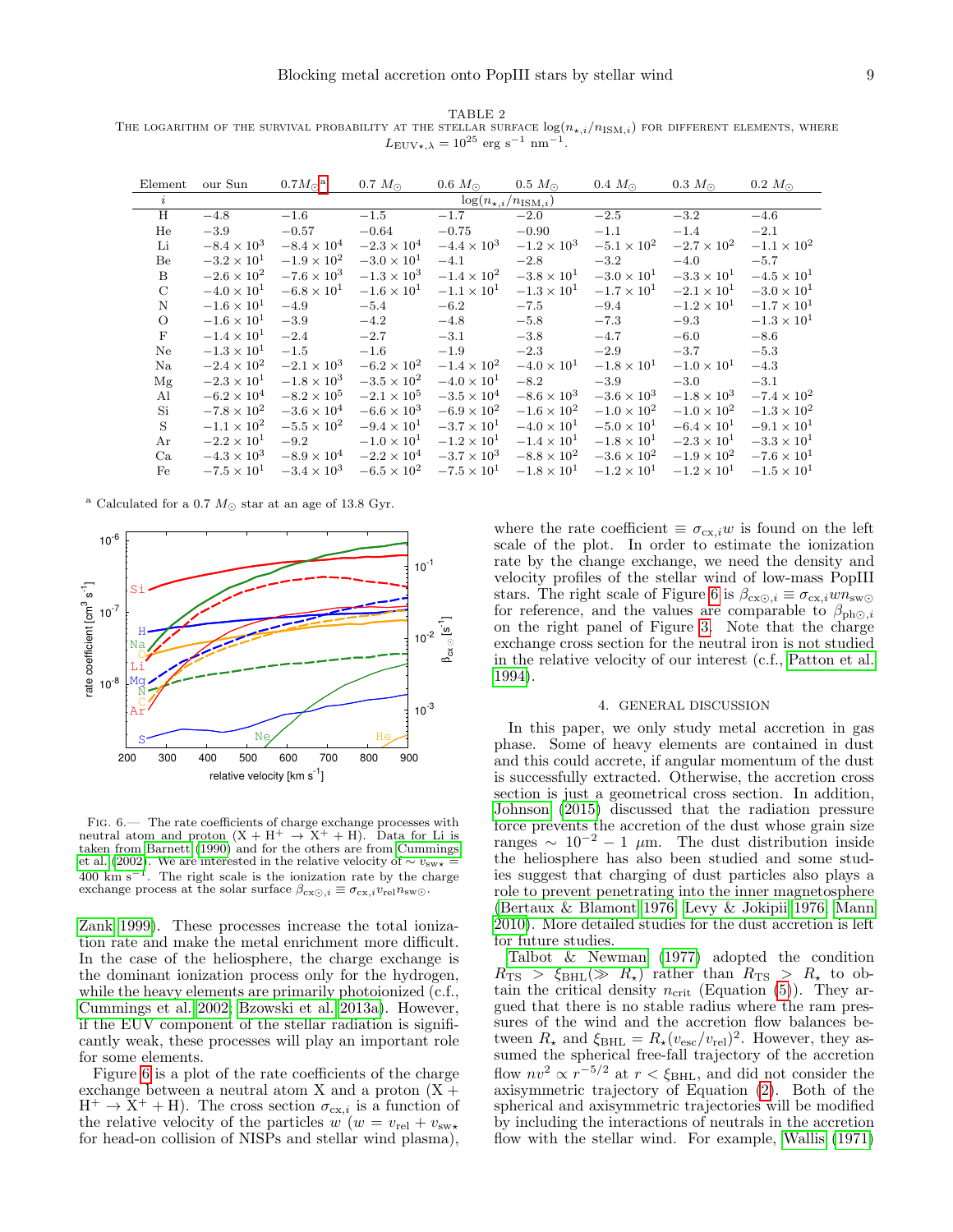and [Holzer](#page-10-94) [\(1972\)](#page-10-94) discussed a shock-free magnetosphere because of gradual deceleration and heating of the wind by NISPs.

Accretion onto objects which have a wind mass loss requires further discussion to determine  $n_{\text{crit}}$  even without neutrals. BHL accretion takes place even from the downwind direction (e.g., [Shima et al. 1985;](#page-10-53) [Ruf](#page-10-95)[fert 1996\)](#page-10-95). The accretion flow might be compressed by forming shock behind the star and by radiative cooling. The cooled dense gas may accrete onto the star from the magnetotail region and the density, and thus the ram pressure, of accreting flow might effectively exceed  $n_{\text{crit}}$ . However, the flow pattern of BHL accretion itself should be modified by the existence of the stellar wind, for example, the accretion shock region behind the star might be further away from the star than the case without the stellar wind. We need further studies for BHL accretion of the mostly neutral ISM including interactions with the stellar wind.

The stellar wind model adopted in the present paper is based on the studies of nearby low-mass MS stars. Even for low-mass MS stars, more observational constraints are required to develop a model of their wind, although there are some comprehensive numerical studies (e.g., [Pinto et al. 2011;](#page-10-96) [Cranmer & Saar 2011;](#page-10-81) [Cohen](#page-10-97) [& Drake 2014;](#page-10-97) [Johnstone et al. 2015a,](#page-10-98)[b;](#page-10-99) [Johnstone 2017;](#page-10-100) Réville et al. 2015). In addition to the magnetic and rotation activities of stars, the radiative cooling processes of the stellar atmosphere could be different between the observed low-mass MS stars and low-mass PopIII stars, and thus the wind properties would be significantly affected (e.g., [Suzuki & Inutsuka 2005,](#page-11-11) [2006;](#page-11-28) [Matsumoto](#page-10-38) [& Suzuki 2014\)](#page-10-38). Further studies of the stellar wind from low-mass PopIII stars itself are also required.

As discussed in Section [2,](#page-1-1) low-mass PopIII stars maintain the magnetosphere around them in most of their life. In the presence of the magnetosphere, photoionization of NISPs reduces metal enrichment by accretion to undetectable level  $[Fe/H] < -14$  [\(Frebel et al. 2009\)](#page-10-18), while the abundance of nitrogen, oxygen, fluorine and noble gases can be higher than the other elements. For accretion from an overdense region, [Johnson & Khoch](#page-10-22)[far](#page-10-22) [\(2011\)](#page-10-22) gives one-tenth of low-mass PopIII stars can be metal-enriched to the observed lowest [Fe/H]  $\sim -5$ . In other words, if the three stars of  $[Fe/H] < -5$  were such lucky low-mass PopIII stars [\(Christlieb et al. 2004;](#page-10-68) [Aoki et al. 2006;](#page-9-11) [Frebel et al. 2015\)](#page-10-70), we expect that at least thirty metal free stars should have been observed till now but we have not. Combining these results, it is difficult to interpret the observed metal poor stars as metal-enriched low-mass PopIII stars. Thus, the observations of metal poor stars indicate the top-heavy IMF

for PopIII [\(Hartwig et al. 2015;](#page-10-15) [Ishiyama et al. 2016\)](#page-10-16).

## 5. CONCLUSIONS

<span id="page-9-5"></span>The effects of the stellar wind on the metal accretion onto low-mass PopIII stars are investigated. We model the stellar wind and radiation of low-mass PopIII stars based on the observations of the heliosphere and some low-mass stellar systems close to the Sun. The distribution of the local interstellar neutral atoms in the heliosphere has been extensively studied and we apply the similar but fairly simplified discussion to low-mass PopIII stars. We find that the metal enrichment by BHL accretion of the ionized ISM against their stellar wind rarely happens. Although the neutrals can penetrate into the magnetosphere, most neutral atoms are ionized before reaching the stellar surface and will be picked up by the stellar wind which blows the interstellar heavy elements away to the outer magnetosphere.

Formation of magnetosphere plays a crucial role in the present results. We find that stars moving dense region of  $\geq 10^4$  cm<sup>-3</sup> would be ceased to form the stellar magnetosphere and be metal enriched by accretion. However, such dense region occupies a small fraction of the volume of the Galaxy. It is hardly expected for low-mass PopIII stars to go through the dense cloud and the magnetosphere is formed around low-mass PopIII stars in most of their life.

We also consider metal enrichment by neutrals in the ISM, because they do not interact electromagnetically with the stellar wind plasma. However, once the stellar magnetosphere is formed, the neutral interstellar heavy elements in gas phase hardly accrete onto low-mass PopIII stars because of photoionization. Although some studies predict that the chemical enrichment by BHL accretion accomplishes [Fe/H]  $\sim$  -2 in extreme cases, the accretion rate of the interstellar iron is reduced by  $< 10^{-12}$  times, i.e., [Fe/H]  $\sim -14$  even in the extreme case.

The chemical enrichment by BHL accretion is unlikely to explain the observations of the metal poor stars, i.e., they are born with the present element abundances. In other words, low-mass PopIII stars remain pristine to be found as metal free stars.

## ACKNOWLEDGMENTS

S. J. T. would like to thank Y. Ohira, T. Terasawa, T. Suzuki, D. Kinoshita, K. Takaharashi, T. Hartwig, K. Omukai, and T. Hosokawa for useful and helpful discussions. The authors would also like to thank the anonymous referee for useful and helpful comments. This work is supported by Grants-in-Aid for Scientific Research Nos. 17K18270 (ST), 15H05440 (NT), 17H02869 (HS) and 17H01101 (HS). G. C. is supported by JSPS Research Fellowships for Young Scientists.

#### REFERENCES

- <span id="page-9-0"></span>Abel, T., Bryan, G. L., & Norman, M. L. 2002, Science, 295, 93
- <span id="page-9-11"></span>Aoki, W., Frebel, A., Christlieb, N., et al. 2006, ApJ, 639, 897
- <span id="page-9-4"></span>Axford, W. I. 1972, NASA Special Publication, 308, 609
- <span id="page-9-8"></span>Axford, W. I., Dessler, A. J., & Gottlieb, B. 1963, ApJ, 137, 1268
- <span id="page-9-10"></span>Banerjee, R., Vázquez-Semadeni, E., Hennebelle, P., & Klessen, R. S. 2009, MNRAS, 398, 1082
- <span id="page-9-6"></span>Barnes, S. A. 2003, ApJ, 586, 464
- <span id="page-9-12"></span>Barnett, C. F. 1990, ORNL, 6086, V1

<span id="page-9-13"></span><span id="page-9-2"></span>Bertaux, J. L., & Blamont, J. E. 1971, A&A, 11, 200 —. 1976, Nature, 262, 263

- <span id="page-9-9"></span>Bisnovatyi-Kogan, G. S., Kazhdan, Y. M., Klypin, A. A., Lutskii, A. E., & Shakura, N. I. 1979, Soviet Ast., 23, 201
- <span id="page-9-3"></span><span id="page-9-1"></span>Bochsler, P., Petersen, L., Möbius, E., et al. 2012, ApJS, 198, 13 Bondi, H. 1952, MNRAS, 112, 195
- <span id="page-9-7"></span>Bouvier, J., Matt, S. P., Mohanty, S., et al. 2014, Protostars and Planets VI, 433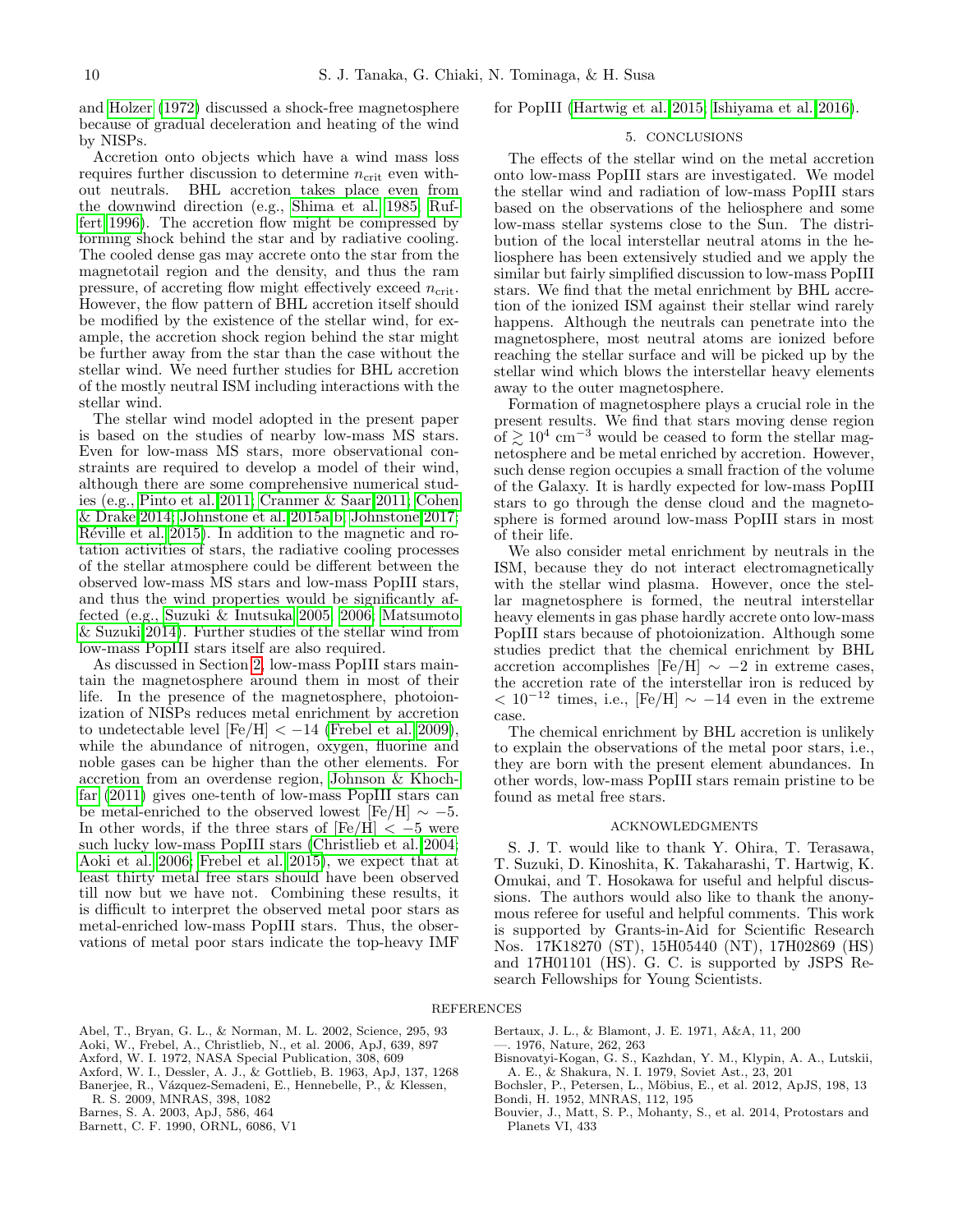- <span id="page-10-85"></span>Braskén, M., & Kyrölä, E. 1998, A&A, 332, 732
- <span id="page-10-4"></span>Bromm, V. 2013, Reports on Progress in Physics, 76, 112901
- <span id="page-10-1"></span>Bromm, V., & Larson, R. B. 2004, ARA&A, 42, 79
- <span id="page-10-26"></span>Burlaga, L. F., & Ness, N. F. 2016, ApJ, 829, 134
- <span id="page-10-49"></span>Burlaga, L. F., Ness, N. F., Acuña, M. H., et al. 2005, Science, 309, 2027
- <span id="page-10-23"></span>Burlaga, L. F., Ness, N. F., & Stone, E. C. 2013, Science, 341, 147
- <span id="page-10-88"></span>Burlaga, L. F., Ness, N. F., Wang, Y.-M., & Sheeley, N. R. 2002, Journal of Geophysical Research (Space Physics), 107, 1410
- <span id="page-10-73"></span>Bzowski, M., Sokół, J. M., Kubiak, M. A., & Kucharek, H. 2013a, A&A, 557, A50
- <span id="page-10-46"></span>Bzowski, M., Sokół, J. M., Tokumaru, M., et al. 2013b, Solar Parameters for Modeling the Interplanetary Background, ed. E. Quémerais, M. Snow, & R.-M. Bonnet, 67
- <span id="page-10-69"></span>Caffau, E., Bonifacio, P., François, P., et al. 2011, Nature, 477, 67
- <span id="page-10-76"></span>Caspi, A., Woods, T. N., & Warren, H. P. 2015, ApJ, 802, L2
- <span id="page-10-67"></span>Chen, K.-J., Whalen, D. J., Wollenberg, K. M. J., Glover, S. C. O., & Klessen, R. S. 2016, ArXiv e-prints, arXiv:1610.00389
- <span id="page-10-57"></span>Chiba, M., & Beers, T. C. 2000, AJ, 119, 2843
- <span id="page-10-68"></span>Christlieb, N., Gustafsson, B., Korn, A. J., et al. 2004, ApJ, 603, 708
- <span id="page-10-7"></span>Clark, P. C., Glover, S. C. O., Klessen, R. S., & Bromm, V. 2011a, ApJ, 727, 110
- <span id="page-10-8"></span>Clark, P. C., Glover, S. C. O., Smith, R. J., et al. 2011b, Science, 331, 1040
- <span id="page-10-97"></span>Cohen, O., & Drake, J. J. 2014, ApJ, 783, 55
- <span id="page-10-27"></span>Colburn, D. S., & Sonett, C. P. 1966, Space Sci. Rev., 5, 439
- <span id="page-10-81"></span>Cranmer, S. R., & Saar, S. H. 2011, ApJ, 741, 54
- <span id="page-10-72"></span>Cummings, A. C., Stone, E. C., & Steenberg, C. D. 2002, ApJ, 578, 194
- <span id="page-10-78"></span>Curdt, W., Brekke, P., Feldman, U., et al. 2001, A&A, 375, 591
- <span id="page-10-50"></span>Decker, R. B., Krimigis, S. M., Roelof, E. C., et al. 2005, Science, 309, 2020
- <span id="page-10-48"></span>DeWarf, L. E., Datin, K. M., & Guinan, E. F. 2010, ApJ, 722, 343
- <span id="page-10-56"></span>Draine, B. T. 2011, Physics of the Interstellar and Intergalactic Medium
- <span id="page-10-54"></span>Edgar, R. 2004, New A Rev., 48, 843
- <span id="page-10-80"></span>Ermolli, I., Matthes, K., Dudok de Wit, T., et al. 2013, Atmospheric Chemistry & Physics, 13, 3945
- <span id="page-10-35"></span>Fisk, L. A., Kozlovsky, B., & Ramaty, R. 1974, ApJ, 190, L35
- <span id="page-10-70"></span>Frebel, A., Chiti, A., Ji, A. P., Jacobson, H. R., & Placco, V. M. 2015, ApJ, 810, L27
- <span id="page-10-18"></span>Frebel, A., Johnson, J. L., & Bromm, V. 2009, MNRAS, 392, L50
- <span id="page-10-14"></span>Frebel, A., & Norris, J. E. 2015, ARA&A, 53, 631
- <span id="page-10-79"></span>Fröhlich, C., & Lean, J. 2004, A&A Rev., 12, 273
- <span id="page-10-40"></span>Gaidos, E. J., Güdel, M., & Blake, G. A. 2000,
- Geophys. Res. Lett., 27, 501
- <span id="page-10-34"></span>Garcia-Munoz, M., Mason, G. M., & Simpson, J. A. 1973, ApJ, 182, L81
- <span id="page-10-37"></span>Girardi, L., Bressan, A., Bertelli, G., & Chiosi, C. 2000, A&AS, 141, 371
- <span id="page-10-33"></span><span id="page-10-10"></span>Gloeckler, G., Geiss, J., Balsiger, H., et al. 1993, Science, 261, 70 Greif, T. H., Bromm, V., Clark, P. C., et al. 2012, MNRAS, 424,
- 399
- <span id="page-10-9"></span>Greif, T. H., Springel, V., White, S. D. M., et al. 2011, ApJ, 737, 75
- <span id="page-10-87"></span>Grzedzielski, S., Wachowicz, M. E., Bzowski, M., & Izmodenov, V. 2010, A&A, 512, A72
- <span id="page-10-47"></span>Güdel, M. 2004, A&A Rev., 12, 71
- <span id="page-10-82"></span>Güdel, M., Guinan, E. F., & Skinner, S. L. 1997, ApJ, 483, 947
- <span id="page-10-51"></span>Gurnett, D. A., & Kurth, W. S. 2005, Science, 309, 2025
- <span id="page-10-24"></span>Gurnett, D. A., Kurth, W. S., Burlaga, L. F., & Ness, N. F. 2013, Science, 341, 1489
- <span id="page-10-15"></span>Hartwig, T., Bromm, V., Klessen, R. S., & Glover, S. C. O. 2015, MNRAS, 447, 3892
- <span id="page-10-71"></span>He, C., Ng, C.-Y., & Kaspi, V. M. 2013, ApJ, 768, 64
- <span id="page-10-55"></span>Heerikhuisen, J., Zirnstein, E. J., Funsten, H. O., Pogorelov,
- N. V., & Zank, G. P. 2014, ApJ, 784, 73
- <span id="page-10-63"></span>Hennebelle, P., Banerjee, R., Vázquez-Semadeni, E., Klessen, R. S., & Audit, E. 2008, A&A, 486, L43
- <span id="page-10-13"></span><span id="page-10-6"></span>Hirano, S., & Bromm, V. 2016, ArXiv e-prints, arXiv:1612.06387 Hirano, S., Hosokawa, T., Yoshida, N., Omukai, K., & Yorke,
- H. W. 2015, MNRAS, 448, 568
- <span id="page-10-94"></span><span id="page-10-5"></span>Hirano, S., Hosokawa, T., Yoshida, N., et al. 2014, ApJ, 781, 60 Holzer, T. E. 1972, J. Geophys. Res., 77, 5407
- <span id="page-10-3"></span>Hosokawa, T., Omukai, K., Yoshida, N., & Yorke, H. W. 2011, Science, 334, 1250
- <span id="page-10-21"></span>Hoyle, F., & Lyttleton, R. A. 1939, Proceedings of the Cambridge Philosophical Society, 35, 405
- <span id="page-10-17"></span>Iben, Jr., I. 1983, Mem. Soc. Astron. Italiana, 54, 321
- <span id="page-10-61"></span><span id="page-10-60"></span>Inoue, T., & Inutsuka, S.-i. 2008, ApJ, 687, 303
- —. 2009, ApJ, 704, 161
- <span id="page-10-62"></span>—. 2012, ApJ, 759, 35
- <span id="page-10-64"></span><span id="page-10-30"></span>Inoue, T., & Omukai, K. 2015, ApJ, 805, 73
- Isenberg, P. A. 1986, J. Geophys. Res., 91, 9965
- <span id="page-10-16"></span>Ishiyama, T., Sudo, K., Yokoi, S., et al. 2016, ApJ, 826, 9
- <span id="page-10-91"></span>Johnson, J. L. 2015, MNRAS, 453, 2771
- <span id="page-10-22"></span>Johnson, J. L., & Khochfar, S. 2011, MNRAS, 413, 1184
- <span id="page-10-100"></span>Johnstone, C. P. 2017, A&A, 598, A24
- <span id="page-10-98"></span>Johnstone, C. P., Güdel, M., Brott, I., & Lüftinger, T. 2015a, A&A, 577, A28
- <span id="page-10-99"></span>Johnstone, C. P., Güdel, M., Lüftinger, T., Toth, G., & Brott, I. 2015b, A&A, 577, A27
- <span id="page-10-89"></span>Keller, S. C., Bessell, M. S., Frebel, A., et al. 2014, Nature, 506, 463
- <span id="page-10-45"></span>King, J. H., & Papitashvili, N. E. 2005, Journal of Geophysical Research (Space Physics), 110, A02104
- <span id="page-10-41"></span>Kislyakova, K. G., Holmström, M., Lammer, H., Odert, P.,  $\&$ Khodachenko, M. L. 2014, Science, 346, 981
- <span id="page-10-19"></span>Komiya, Y., Suda, T., & Fujimoto, M. Y. 2015, ApJ, 808, L47
- <span id="page-10-58"></span>Koyama, H., & Inutsuka, S.-I. 2000, ApJ, 532, 980
- <span id="page-10-59"></span>Koyama, H., & Inutsuka, S.-i. 2002, ApJ, 564, L97
- <span id="page-10-25"></span>Krimigis, S. M., Decker, R. B., Roelof, E. C., et al. 2013, Science, 341, 144
- <span id="page-10-77"></span><span id="page-10-75"></span>Lean, J. 1991, Reviews of Geophysics, 29, 505
- —. 2000, Geophys. Res. Lett., 27, 2425
- <span id="page-10-31"></span>Lee, M. A., & Ip, W.-H. 1987, J. Geophys. Res., 92, 11041
- <span id="page-10-92"></span>Levy, E. H., & Jokipii, J. R. 1976, Nature, 264, 423
- <span id="page-10-84"></span>Linsky, J. L., Fontenla, J., & France, K. 2014, ApJ, 780, 61
- <span id="page-10-83"></span>Linsky, J. L., France, K., & Ayres, T. 2013, ApJ, 766, 69
- <span id="page-10-11"></span>Machida, M. N., & Doi, K. 2013, MNRAS, 435, 3283
- <span id="page-10-93"></span>Mann, I. 2010, ARA&A, 48, 173
- <span id="page-10-36"></span>Marigo, P., Girardi, L., Chiosi, C., & Wood, P. R. 2001, A&A, 371, 152
- <span id="page-10-38"></span>Matsumoto, T., & Suzuki, T. K. 2014, MNRAS, 440, 971
- <span id="page-10-39"></span>Matt, S. P., Brun, A. S., Baraffe, I., Bouvier, J., & Chabrier, G. 2015, ApJ, 799, L23
- <span id="page-10-32"></span>Möbius, E., Hovestadt, D., Klecker, B., Scholer, M., & Gloeckler, G. 1985, Nature, 318, 426
- <span id="page-10-29"></span>Möbius, E., Bochsler, P., Bzowski, M., et al. 2009, Science, 326, 969
- <span id="page-10-0"></span>Omukai, K., & Nishi, R. 1998, ApJ, 508, 141
- <span id="page-10-42"></span>Parker, E. N. 1958, ApJ, 128, 664
- <span id="page-10-28"></span>Patterson, T. N. L., Johnson, F. S., & Hanson, W. B. 1963, Planet. Space Sci., 11, 767
- <span id="page-10-90"></span>Patton, C. J., Bolorizadeh, M. A., Shah, M. B., Geddes, J., & Gilbody, H. B. 1994, Journal of Physics B Atomic Molecular Physics, 27, 3695
- <span id="page-10-43"></span>Phillips, J. L., Bame, S. J., Barnes, A., et al. 1995, Geophys. Res. Lett., 22, 3301
- <span id="page-10-96"></span>Pinto, R. F., Brun, A. S., Jouve, L., & Grappin, R. 2011, ApJ, 737, 72
- <span id="page-10-52"></span>Rand, R. J., & Kulkarni, S. R. 1989, ApJ, 343, 760
- <span id="page-10-101"></span>R´eville, V., Brun, A. S., Matt, S. P., Strugarek, A., & Pinto, R. F. 2015, ApJ, 798, 116
- <span id="page-10-65"></span>Ritter, J. S., Safranek-Shrader, C., Gnat, O., Milosavljević, M., & Bromm, V. 2012, ApJ, 761, 56
- <span id="page-10-95"></span>Ruffert, M. 1996, A&A, 311, 817

ApJS, 220, 27

- <span id="page-10-74"></span>Rybicki, G. B., & Lightman, A. P. 1979, Radiative processes in astrophysics
- <span id="page-10-20"></span>Shen, S., Kulkarni, G., Madau, P., & Mayer, L. 2016, ArXiv e-prints, arXiv:1612.02832
- <span id="page-10-53"></span>Shima, E., Matsuda, T., Takeda, H., & Sawada, K. 1985, MNRAS, 217, 367

McComas, D. J. 2013, Sol. Phys., 285, 167

<span id="page-10-66"></span><span id="page-10-44"></span>Smith, B. D., Wise, J. H., O'Shea, B. W., Norman, M. L., & Khochfar, S. 2015, MNRAS, 452, 2822 Sokół, J. M., Bzowski, M., Tokumaru, M., Fujiki, K., &

<span id="page-10-86"></span>Sokół, J. M., Kubiak, M. A., Bzowski, M., & Swaczyna, P. 2015,

<span id="page-10-12"></span><span id="page-10-2"></span>Stacy, A., Bromm, V., & Lee, A. T. 2016, MNRAS, 462, 1307 Stacy, A., Bromm, V., & Loeb, A. 2011, MNRAS, 413, 543